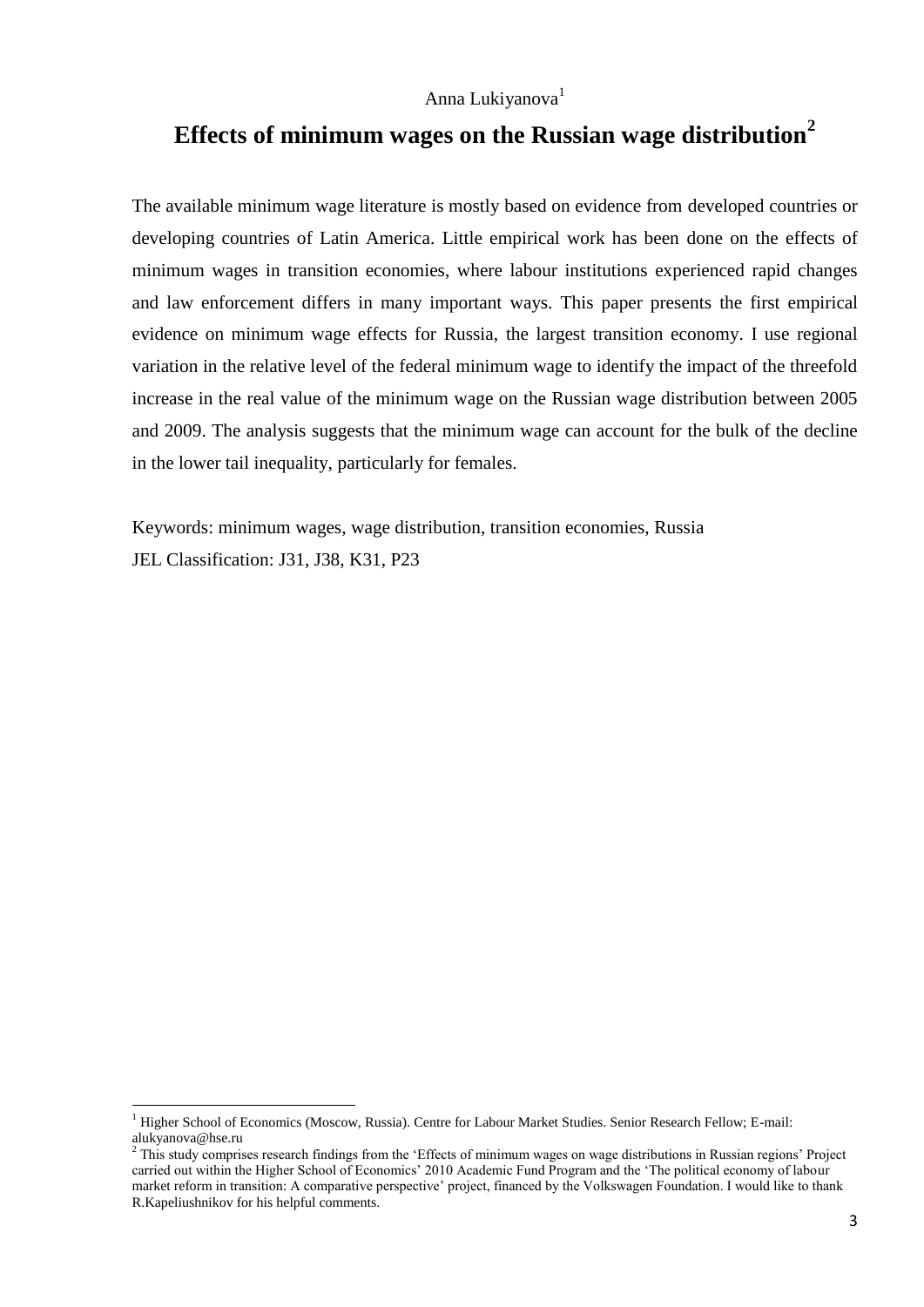## **1. Introduction**

The minimum wage literature contains limited evidence concerning transition economies. The existing literature for developed countries shows that minimum wages narrow the wage distribution and have a small adverse effect on employment (Brown, 1999; Neumark and Wascher, 2007). Studies for developing countries, which are mostly based on evidence from Latin America, suggest that wage compression effects are larger in those countries but often disagree on the magnitude of employment effects (Gindling and Terrell, 1995; Maloney and Mendez, 2004; Lemos, 2009).

Very few studies have attempted to estimate minimum wage effects in transition countries. Ganguli and Terrell (2006) use data for Ukraine and employ kernel density techniques to study the impacts of minimum wages on the wage distribution in 1996-2003. By 2003, the minimum wage in Ukraine reached 40% of the average wage. Ganguli and Terrell demonstrate that the minimum wage hikes played an important role in lowering the growth in inequality, more for women than for men. Kertesi and Köllő (2003) use data for Hungary and find that a significant increase in the minimum wage (by 57% in nominal terms in their study) caused significant job losses in small firms despite widespread non-compliance.

Russia provides a good case to study the impact of minimum wages on wage inequality and employment, as the country experienced a dramatic rise in minimum wages in the second half of the 2000s. Over a short period between 2005 and 2009, the statutory federal minimum wage increased by a factor of 5.4 in nominal terms and by a factor of 3.6 in real terms. After more than a decade of being merely symbolic, minimum wages reached 25% of the average wage in Russia and became binding for certain types of low-wage workers. The consequences of this minimum wage hike have not yet been examined in the literature.

This paper aims to fill this gap and estimate the impact of minimum wages on the distribution of wages in Russia. I use the methodology developed by Lee (1999) and recently refined by Autor et al. (2010). This methodology builds upon an observation that the effects of minimum wage policies are more pronounced in low-wage regions than in high-wage regions. Lee (1999) proposes using the cross-region variation in the gap between the minimum wage and the median wage to estimate a counterfactual wage distribution that would have existed in the absence of the minimum wage. Applying this model to a regionally representative dataset from Russian workers employed in the corporate sector, I find that the minimum wage can account for the bulk of the decline in the lower tail inequality, particularly for females in 2005-2009.

I show that the impact goes far beyond the 'neighbourhood' of the minimum wage and produces significant spillover effects. The average regional spillover effects persist up to the  $30<sup>th</sup>$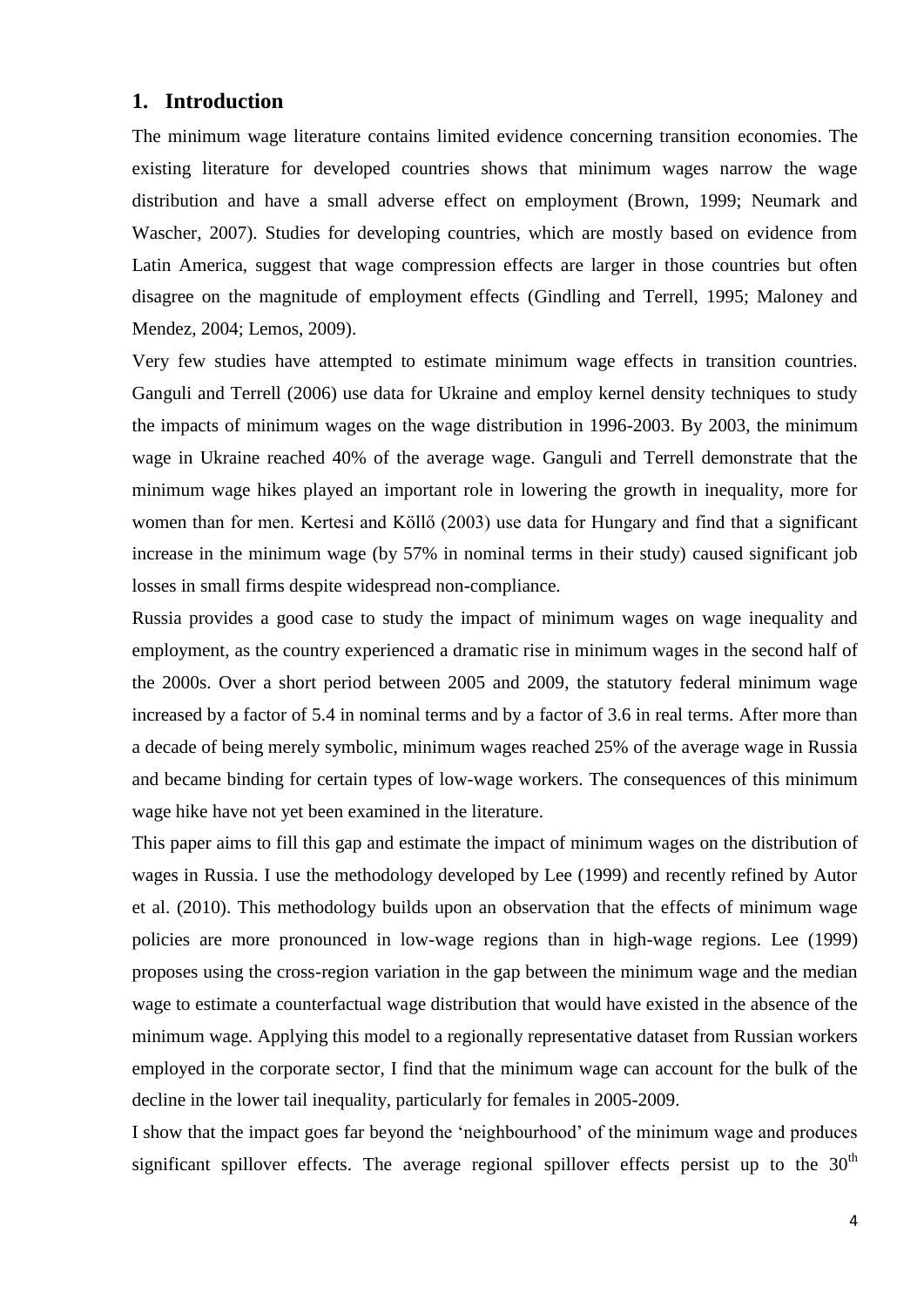percentile of the female wage distribution. These spillover effects should be accounted for when designing the minimum wage policy.

The paper proceeds as follows. Section 2 describes the key features of wage adjustment and the role of minimum wages in the institutional framework of the Russian labour market. Section 3 discusses the data and its appropriateness for the goals of this research. Section 4 proceeds with descriptive analysis. Section 5 presents the methodology for estimating causal effects of the minimum wage on wage distribution. Section 6 estimates a set of specifications based on different identification assumptions. In Section 7 I calculate counterfactual wage distributions, holding the real minimum wage constant. The final section concludes.

## **2. Wage adjustment in transition and institutional background**

Russia experienced a dramatic change in its political and economic structures during the last two decades. Its transition from a command economy to a market economy began with a radical set of reforms in 1992 known as 'shock therapy'. Major reforms included price liberalization, mass privatization, and liberalization of foreign trade. Since that time there have been three subperiods in the evolution of the Russian labour market. The early transition period lasted from 1991 to 1998 and was marked by deep transformational recession. The second sub-period (1999- 2008) was a time of dynamic economic recovery and rapid improvement in labour market performance. Finally, the economic crisis of 2008 initiated the third sub-period.



**Fig. 1. Real wages (1990 = 100)**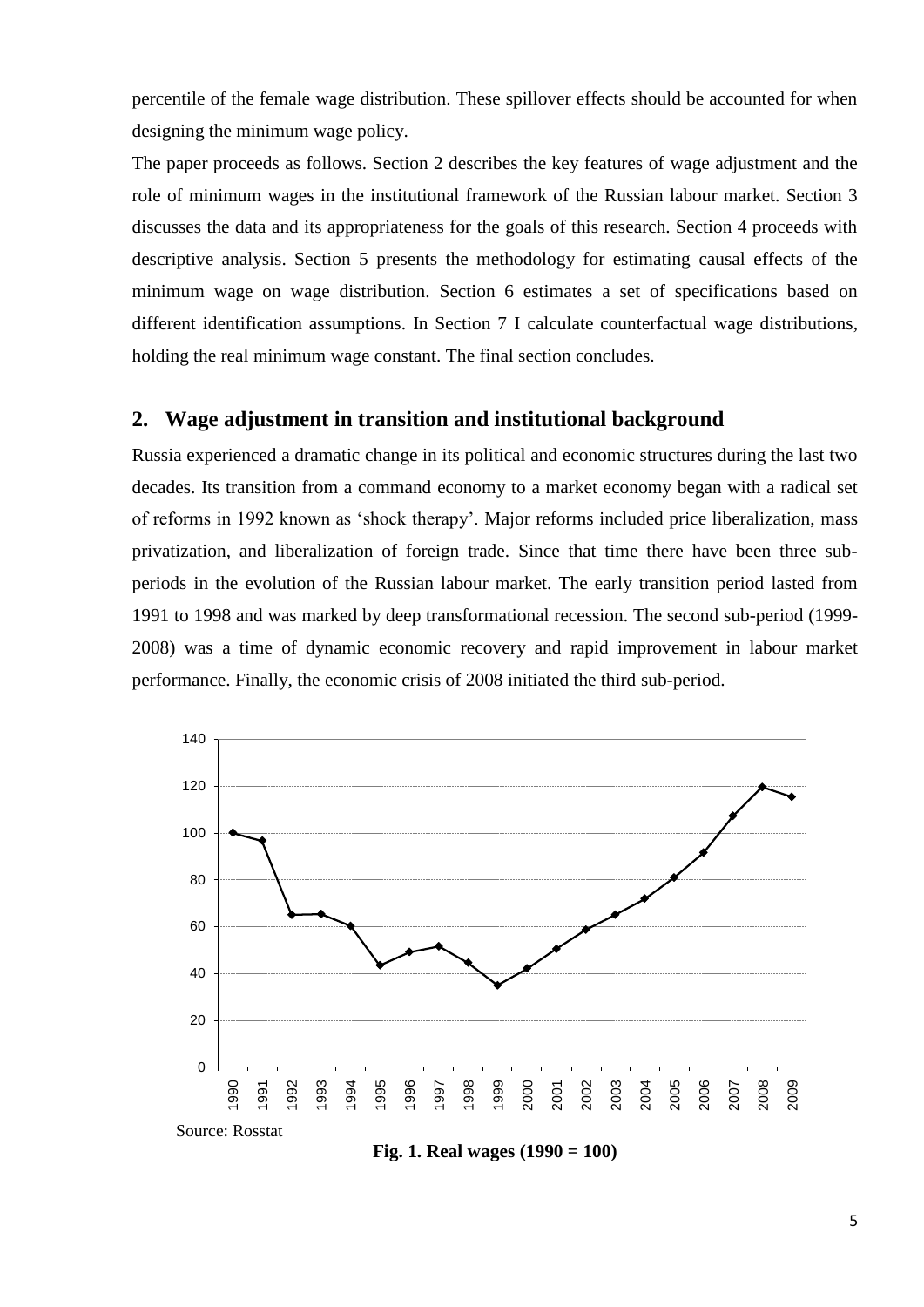In all sub-periods most of the labour market adjustment was acted out through wages, which were extremely flexible during this time. Fig. 1 shows the development of real wages. During the 1990s, real wages fell to one-third of the pre-transition level. The largest decreases in real wages were related to inflation hikes that followed major macroeconomic shocks in 1992, 1994, and 1998. However, starting in 2000, Russia experienced a sustained growth of real wages at a rate that exceeded that of output growth. During 1999-2007 real wages grew by 10-15% annually and tripled over this period. The 2008-2009 crisis resulted in a new episode of wage decline, though this time inflation was relatively low and the drop in real wages was limited. However, the cyclical drop in real wages was dramatic taking into account the high growth of wages before the crisis.

The introduction of market reforms led to an immediate increase in wage inequality. The sharp growth of wage dispersion was observed in the early stage of transition, but later it slowed down. The Gini coefficient for wages rose from 0.22 at the beginning of transition period to 0.5 in 1996, and the 90/10 decile ratio increased from 3.3 in the late 1980s to 10 in 1995 (Flemming and Micklewright, 1999). The peak of inequality was recorded in 2001, a few years after the 1998 financial crisis occurred and economic recovery began. Since 2002, earnings inequality has been declining (Fig. 2).



**Fig. 2. Wage inequality**

The changes in labour market institutions are ultimately responsible for the observed wage flexibility and for wages being chosen as the main tool of labour market adjustment. Labour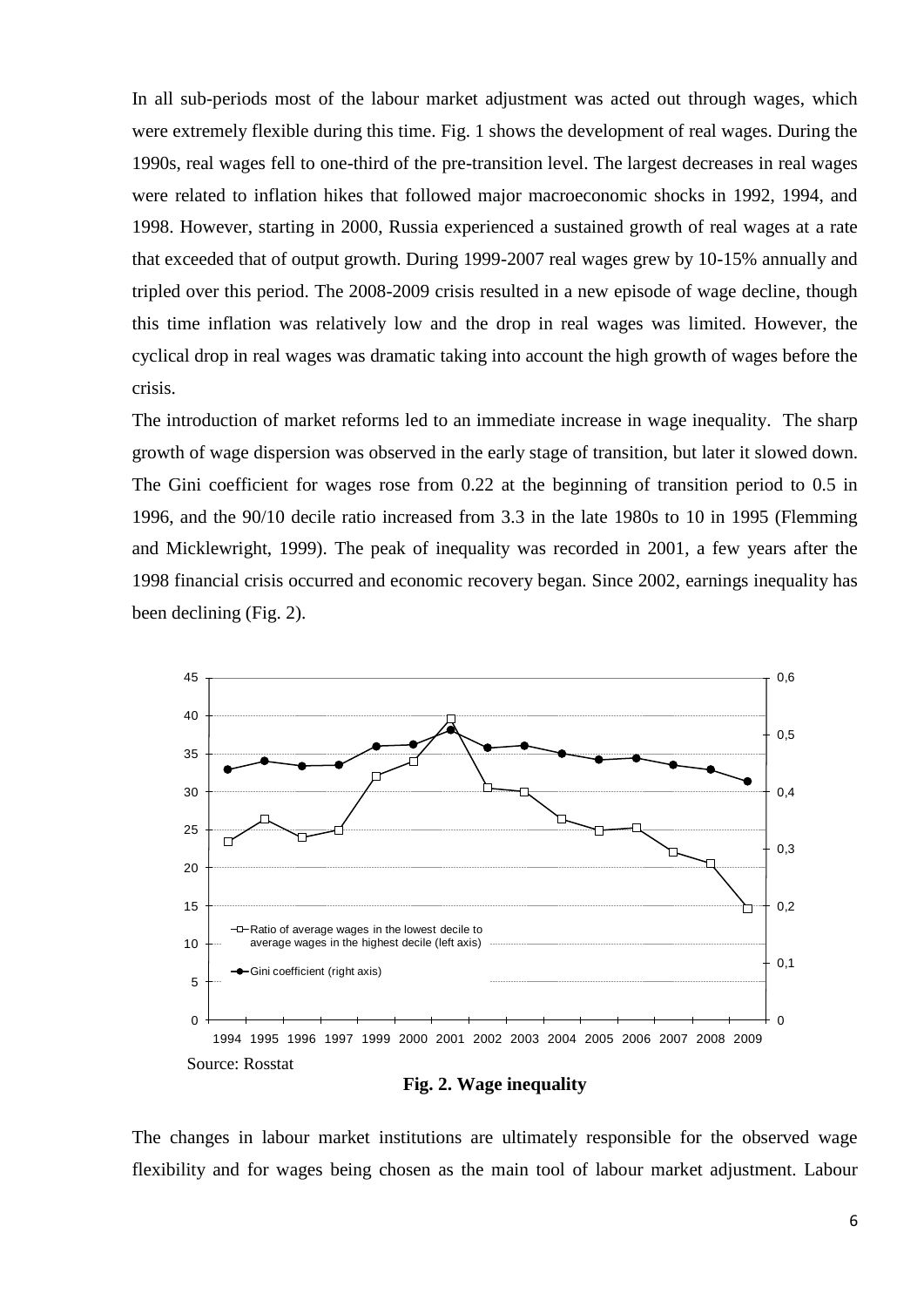market institutions generally failed to moderate the growth of wage inequality in the early transition period.

Trade union density has been decreasing since the early 1990s, but it is still at around 50% (Lehmann and Muravyev, 2009). Despite the relatively high trade union membership and legal provisions for full collective bargaining rights at various levels, bargaining on wages and working conditions is very limited in practice. Wages are now mostly set through informal individual and firm-level bargaining with little trade union influence. Even inside the 'old' corporate sector, trade unions have a weak voice and low mobilization capacity. Managers often have broad discretion to make decisions regarding pay. Wages in the public sector are still set in a rather centralized manner. However, regional authorities and management of state establishments are given the freedom to decide on regional allowances and other bonuses.

Minimum wages and unemployment benefits normally serve as wage floors that constrain downward wage flexibility. Unemployment benefits have never been generous in Russia. Different from many Eastern European countries, the unemployment benefits introduced in 1991 were initially set at a low level. At the peak in 1998, the ratio of average unemployment benefit to average wage reached 30% but then gradually decreased to less than 10% (Gimpelson and Kapeliushnikov, 2011). Therefore, unemployment has never been an attractive option and unemployment benefits were not able to exercise upward pressure on the wage floor.

Minimum wage legislation was established in the USSR in 1976 and continued to exist after the collapse of the USSR. Formally, the value of the federal minimum wage is set through the bargaining between trade unions, the government, and the parliament. This process takes into account budget revenues and domestic politics but largely disregards labour market considerations. In practice, the government makes the decision on minimum wages while other parties have only a weak voice (Vishnevskaya, 2007). The federal minimum is legally binding and covers all full-time employment contracts. It is not differentiated by age groups, occupation categories, branches of economic activity, establishment types, ownership, or firm size.

The major reform of the statutory minimum wage was undertaken in 2007. It changed the list of payments to be covered by the minimum wage regulation and introduced regional minimum wages. Before 2007 the minimum wage related to gross monthly earnings net of mandatory regional wage supplements, shift pay, other bonuses and compensations (hereafter, for convenience we will call this wage concept the "tariff" wage). Since 2007 the minimum wage legislation has been applied to the total wage amount, which includes all bonuses and compensations.

Before 2007 legally the federal minimum wage was the same for all workers in all regions, but in fact it varied from one region to another because of mandatory regional coefficients. These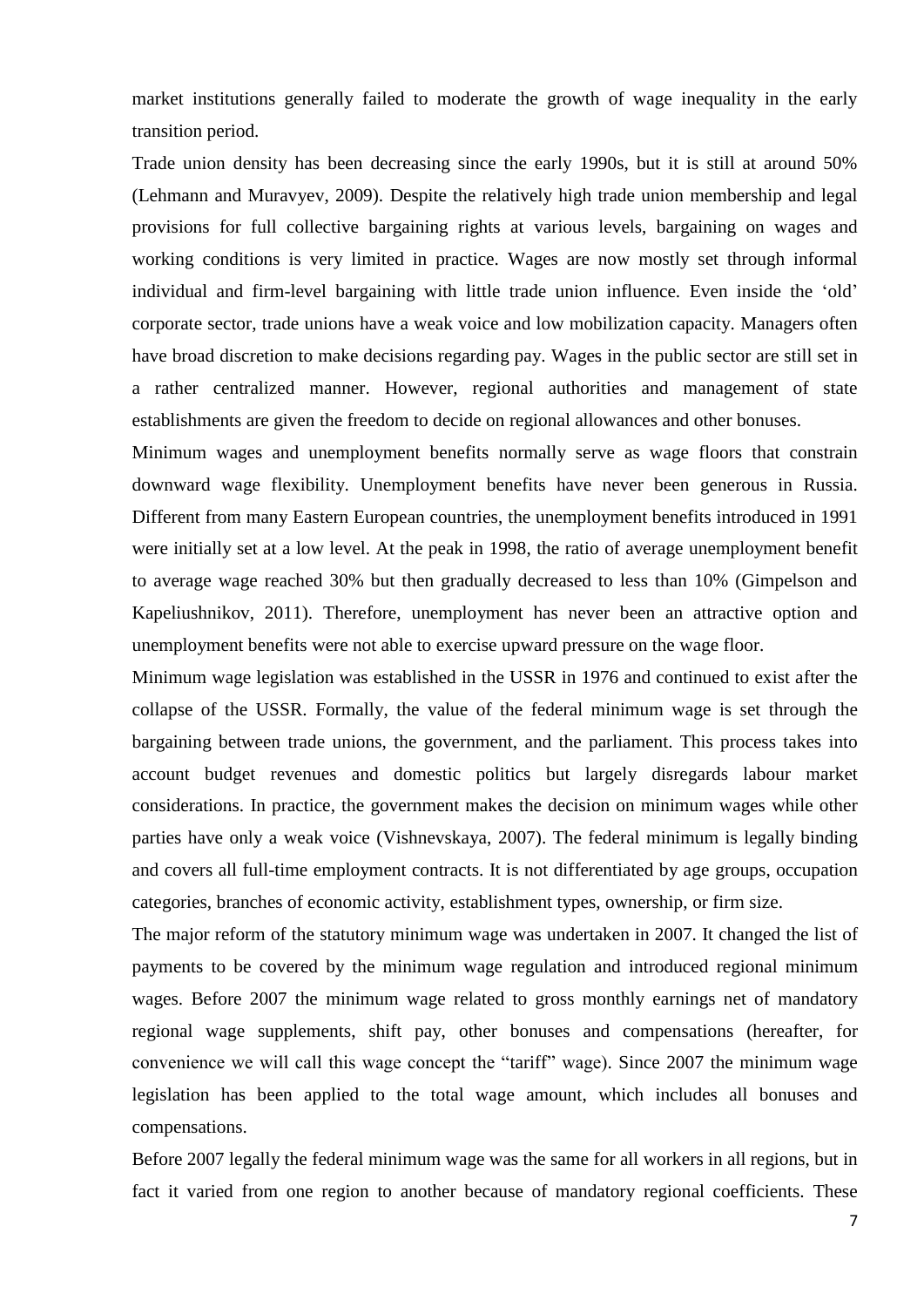regional wage coefficients were introduced in the Soviet times and aimed to provide different levels of compensation for workers depending on the location of the job. The value of the regional wage coefficient ranges from 1.0 (base wage and no extra regional compensation) in central Russia to 3.0 (triple the base wage) in Siberian Chukotka<sup>3</sup>. Being applied to tariff wages, these regional coefficients generated multiple wage minima for different locations. Since 2007 the federal minimum wage has been applied to the total wage amount regardless of the location of the job. Therefore, the new system of minimum wage fixing does not have mechanisms for automatic adjustment for regional conditions. Instead, regions were allowed to set their own minimum wages above the federal minimum<sup>4</sup>. Regions were given much discretion in deciding the amount and the coverage of the regional minimum wage. By October 2009 about one-third of Russian regions had adopted regional minimum wages, but in half of them the regional minimum wage was set to cover only the private sector. Even for the regions that have adopted the regional minimum wages, it is unclear whether they are enforced.



**Fig. 3. Minimum wage as % of average wages**

According to the law, the minimum wage should exceed the minimum subsistence level calculated on the basis of the minimum consumption basket for a working-age individual. However, this provision has never been enacted. Over the transition period the Russian minimum wage has been below the minimum subsistence level. Indexation has been held on a

**.** 

<sup>3</sup> The system of regional compensations in the USSR and Russia is described in some detail in Berger *et al*. (2008).

<sup>&</sup>lt;sup>4</sup> However, this article of the Labor Code is not clearly written and allows for different interpretations. Some lawyers and trade union representatives referring to other articles of the Labor Code argue that the old rules are still in force. Court decisions on this issue are also ambiguous, though the State Labor Inspectorates in most regions stick to the new procedure described in the text.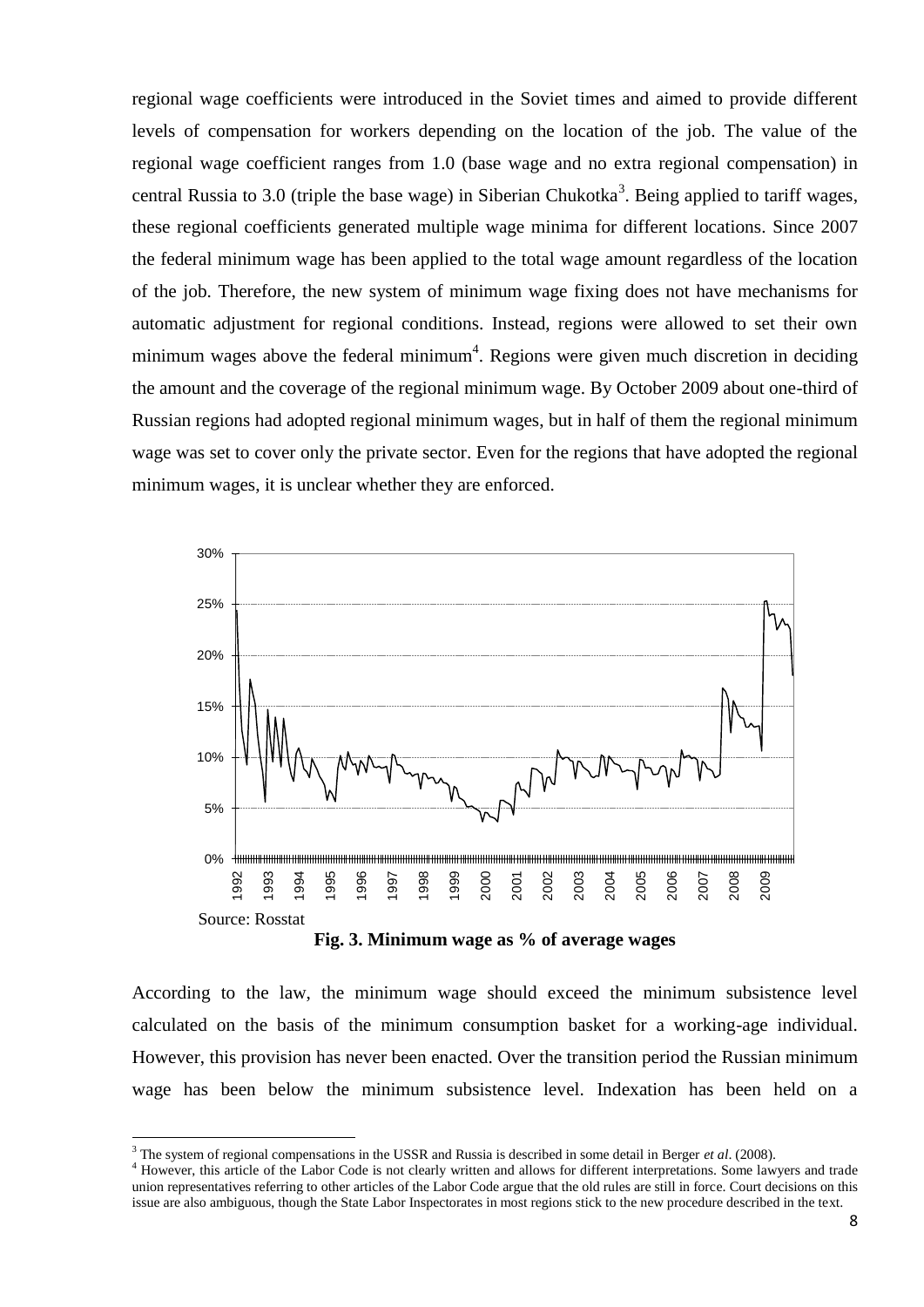discretionary basis with no regularity in the recommendations of the government. In political debate, bringing the minimum wage in line with the minimum subsistence level remains a longrun target.

Economic recovery and the rapid rise of oil prices improved budget conditions. Significant steps have been made to reduce the direct and indirect effects of future increases in the minimum wage. The Unified Tariff Scale was gradually replaced with a more flexible system with weaker ties to minimum wage standards. The reform of the minimum wage setting mechanism decoupled it from the social security system and administrative fines.

Since 2000 the minimum wage has been more and more widely used as a social policy tool. In 2000 it was set at 132 RUB a month and was regularly indexed. But in spite of indexation, until mid-2007 it fluctuated around 8% of the average wage. In mid-2007 and early 2009 the minimum wage was substantially increased. Both times, it nearly doubled. In September 2007 it rose from 1100 RUB to 2300 RUB. In January 2009 it was further increased to 4330 RUB, reaching the level of 25% of the average wage.



**Fig. 4. Evolution of real wages in different parts of the distribution (1999=100%)**

In this paper I examine the impacts of these two increases of the federal minimum wage on wage inequality. Official estimates of wage growth by deciles of the wage distribution suggest that since 2002, wage growth occurred more rapidly at the bottom of the distribution (Fig. 4). Moreover, wage growth at the low end has substantially accelerated since 2007. Over the period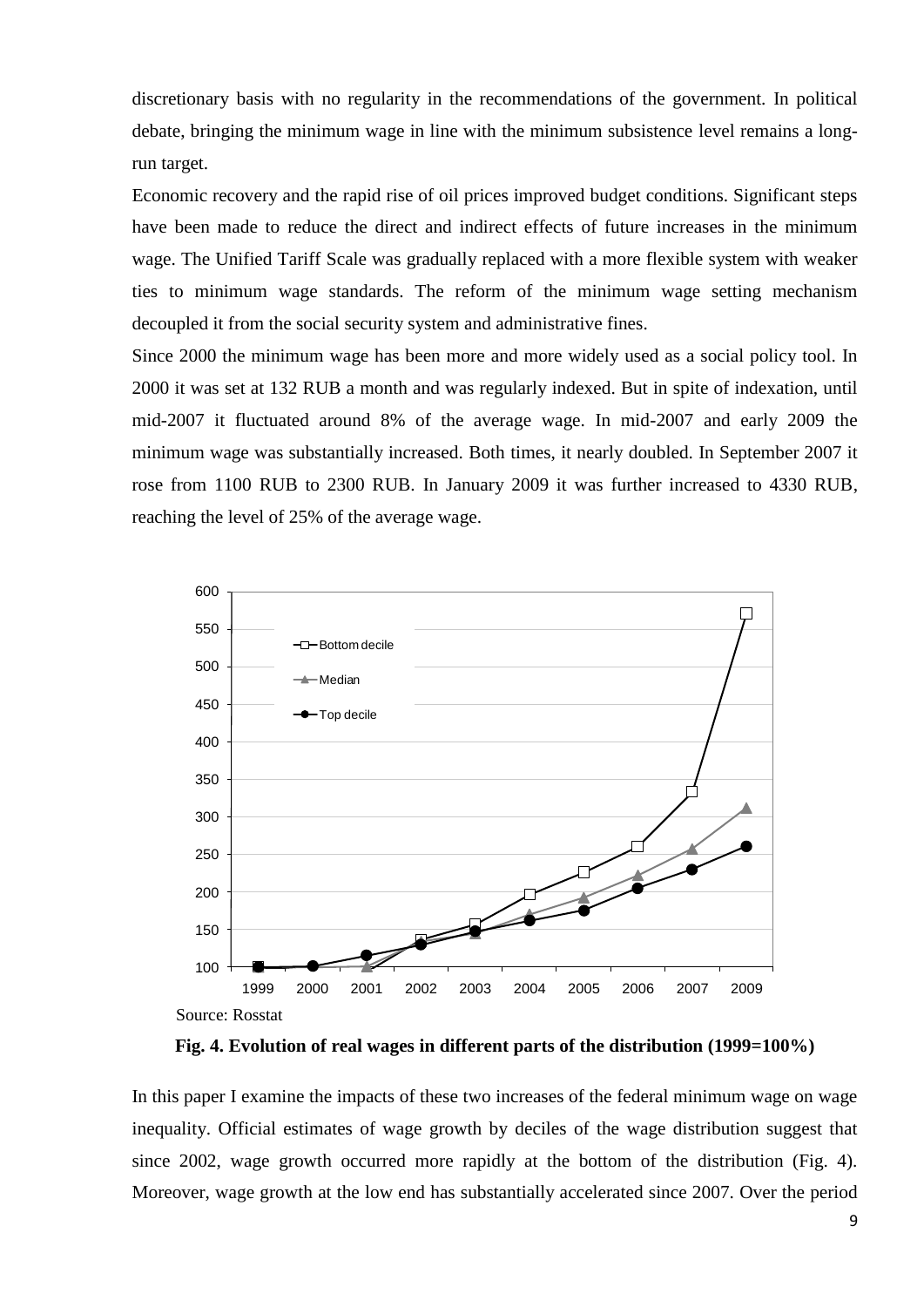2000-2009 the average real wage in the lowest decile increased by a factor of 5.7 while the median wage 'just' tripled.

#### **3. Data**

The data come from the bi-annual Survey of Occupational Wages carried by the Russian Statistical Office (Rosstat). I use the rounds of the survey administered in 2005, 2007, and 2009. In each round, the reference month of the survey is October. Over the period under consideration, the federal minimum wage grew from 800 RUB to 4330 RUB and was indexed three times – in May 2006, September 2007, and January 2009. Thus, using data from 2005-2009 is potentially illuminating, as the minimum wage rose over the period by a factor of 5.4 in nominal terms and by a factor of 3.6 in real terms.

The Survey of Occupational Wages is an establishment survey. It first samples establishments and then workers within establishments. Data on wages, worker characteristics, and establishment characteristics are provided by the establishments. This minimizes the number of missing observations and reporting errors that are common in household surveys. Large- and medium-size establishments from all branches of economic activity are sampled with notable exceptions for agriculture, fishing, public administration, and financial intermediation. The survey covers only workers who worked full-time in the reference month. The samples are very large – about 700,000 for each round – and representative at the regional level for 79 Russian regions. Another unique feature of this dataset is that it distinguishes between tariff wage, mandatory regional wage supplements, and other bonuses and compensations. This distinction is very important because before 2007 the minimum wage was applied to the tariff wage. All these features make the survey of occupational wages a particularly appropriate data set for the study the effects of minimum wage increases in Russia.

Of course, potential drawbacks also have to be considered in connection with the use of the The Survey of Occupational Wages:

• The data do not cover the informal sector, small-sized firms, and agriculture. This is the segment of economy where firms are least likely to be in compliance with legislation. Wages are likely to be lower and more dispersed. However, studies on Latin America and on the uncovered sector in the US document that in practice the minimum wage is paid in both the formal and informal/uncovered sectors (Brown, 1999; Maloney and Mendez, 2004; Lemos, 2009). Empirical evidence suggests that non-compliance with the labour regulations is observed in other aspects of the labor contract, such as social security taxes, flexible hours, firings, etc. (Amadeo and Camargo, 1997). Furthermore, I can only speculate about crowding out effects on employment caused by the minimum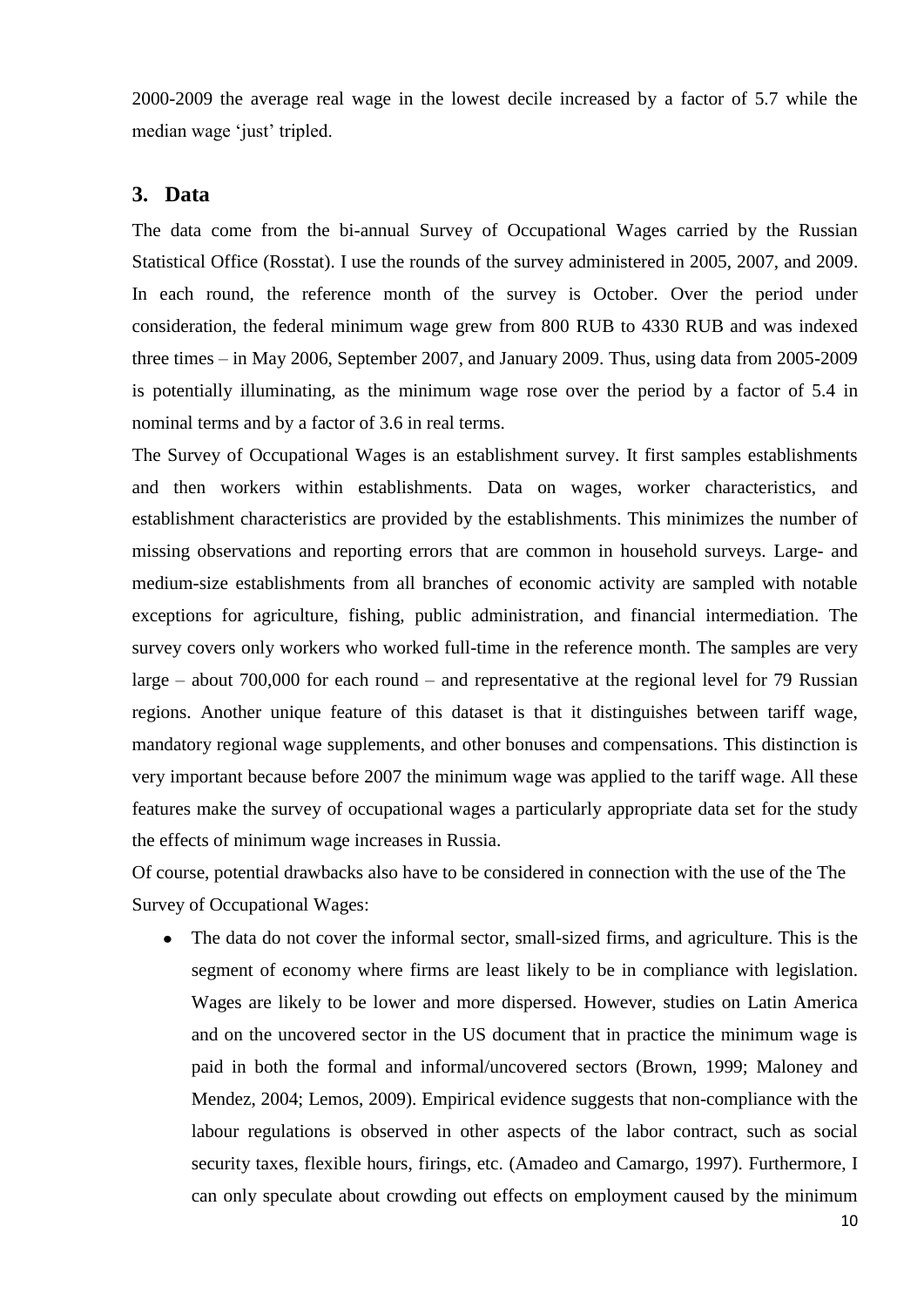wage increases. Workers could lose their formal sector jobs and move to the informal sector in response to minimum wage increases. Official statistics does not confirm that this was the case, as the proportion of those employed in the informal sector remained stable over the period. Informal employment amounted to 17.6% of total employment in 2005, 17.1% in 2007, and 18.0% in 2009. Apart from the minimum wage hikes, there have been other reasons for the informal sector expansion. The growing informal economy has been observed since the early 2000s when the Rosstat started to collect the relevant data in labour force surveys.

The second doubling of the minimum wage coincided with the midst of the 2008-2009  $\bullet$ economic crisis. The decision about raising the minimum wage in January 2009 was made in June 2008, shortly before the start of the crisis. However, it was not cancelled in the end of 2008 when it became clear that Russia was hit hard by the crisis. To combat the labour market consequences of the crisis the Russian government introduced an anticrisis package in early 2009. The programme was focused on public and temporary works schemes both for unemployed people and for employed people who were at risk of dismissals (mostly workers on reduced working time). The proposed scheme included income support exactly at the level of the minimum wage (plus mandatory regional wage supplements) to the programme participants. Workers on reduced working time could additionally enjoy part of their normal wage for the time actually worked. In the survey data it is not possible to differentiate between programme participants and ordinary workers. Therefore, I cannot give an idea of how the anti-crisis active labour market policy (ALMP) could affect the proportion of workers at the minimum wage. However, according to official estimates, the peak fraction of ALMP participants never exceeded 1% of corporate employment.

Table A1 in Appendix presents some descriptive statistics. More than a half of the surveyed workers are employed at state and municipal establishments. This fraction is high compared to the economy average (31-33% for the same period), but due to sample design all state and municipal establishments are included into the sampled population. The largest groups of survey participants are concentrated in three branches of economic activity – education, manufacturing and health. The structure of the sample reflects some important changes in Russian economy – increasing educational attainment and the reduced importance of manufacturing. Over this period, the fraction of university graduates increased by almost 5 percentage points. The share of manufacturing decreased by 3 percentage points.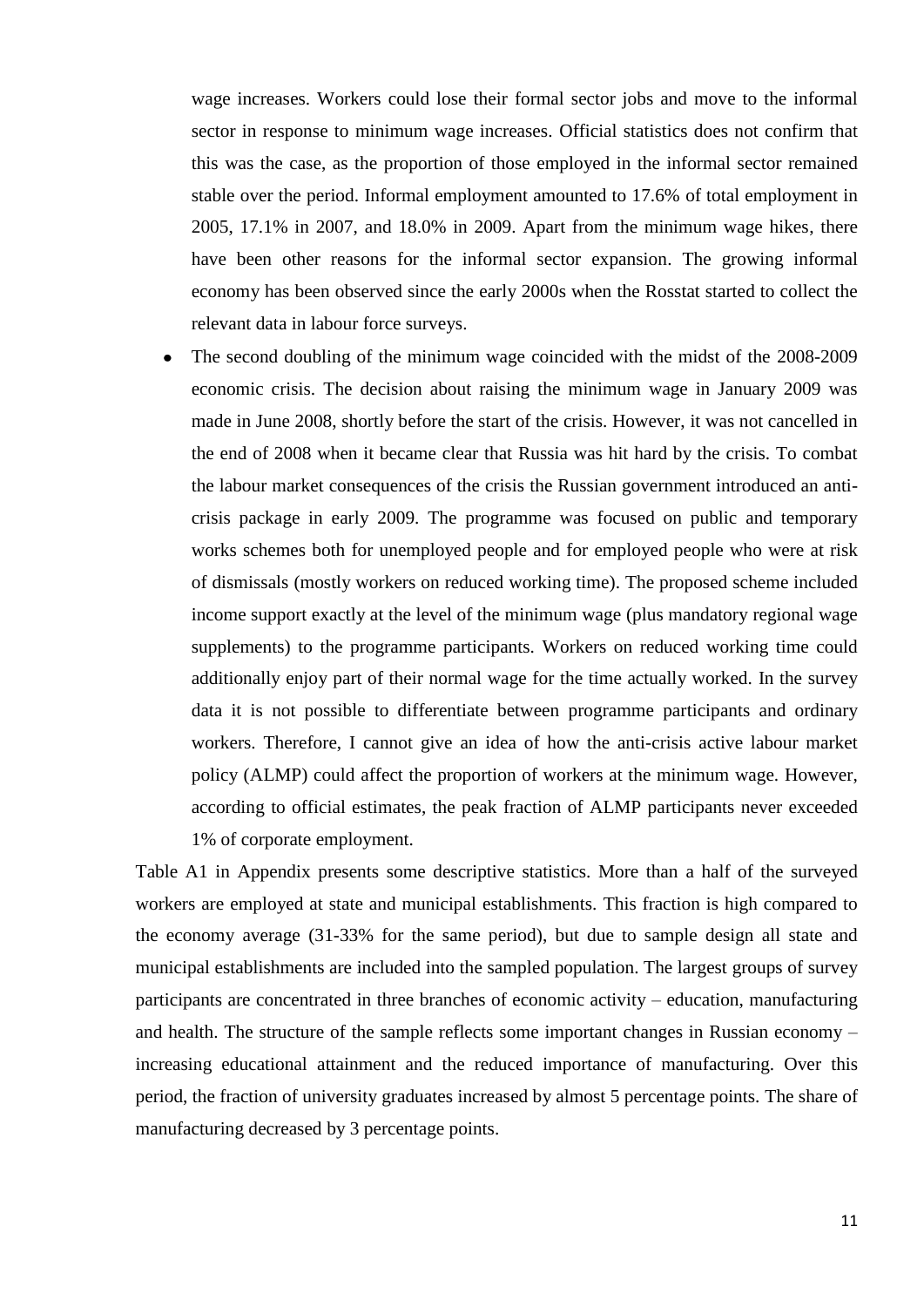#### **4. Descriptive analysis**

The wages variable used is monthly gross real wages. I deflate wages using the Consumers Price Index, using October 2005 as 100. Average real wages rose over the period, especially rapidly between 2005 and 2007 before the wage growth was suppressed by the crisis (Table 1). In 2005, the minimum wage represented 9% of the value of average wage and 20% of the value of the average unskilled wage. By 2009 these ratios increased to 24% and 52% respectively.

Fig. 5A and Fig. 5B (in Appendix) plot kernel distributions for log real wages and log real tariff wages respectively. A vertical line is shown at the minimum wage level. The most striking feature of Fig. 5A and 5B is that a spike at the minimum wage level was not observed in 2005 and substantially grew in magnitude by 2009. The spike is more evident in the distribution of tariff wages. In 2005 it was small and close to the bottom of the distribution. By 2009 it moved towards the centre of the distribution. It may signal that because of uncertainty of regulation in 2007-2009 many establishments continued to follow an old definition of the minimum wage, relating it to the tariff wage rather than to the total wage.

|                                                     | 2005     | 2007           | 2009     |
|-----------------------------------------------------|----------|----------------|----------|
| Mean wage (2005 prices), RUB                        | 8694     | 11216          | 11956    |
| Mean tariff wage (2005 prices), RUB                 | 5154     | 6843           | 7656     |
| Minimum wage/mean (all workers), %                  | 9.2      | 16.9           | 23.9     |
| Minimum wage/mean (unskilled workers), %            | 20.4     | 37.1           | 51.7     |
| Fraction at MW-1 (based on the total<br>wage), $%$  | 0.3      | 1.3            | 4.0      |
| Regional variation in fraction at MW-1:             |          |                |          |
| Minimum                                             | $\theta$ | $\overline{0}$ | $\theta$ |
| Maximum                                             | 1.6      | 18.1           | 23.2     |
| Fraction at MW-2 (based on the tariff<br>wage), $%$ | 1.1      | 7.8            | 14.0     |
| Regional variation in fraction at MW-2:             |          |                |          |
| Minimum                                             | 0.1      | 1.2            | 0.6      |
| Maximum                                             | 3.8      | 29.2           | 45.8     |
| Number of observations                              | 680,764  | 752,793        | 717,557  |

**Table 1.** Average wages and bindingness of the minimum wage

The size of the spike, the fraction below or at minimum wage (fraction at MW), is shown in Table 1. This measure indicates the degree of 'bindingness' of the minimum wage. Being applied to total wages ("fraction at MW-1") it increased over 2005-2009 from 0.3% to 4.0% of all workers. For tariff wages ("fraction at MW-2") it jumped from 1.1% to 14.0%.

Regional variation in the bindingness of the minimum wage was considerable for both measures in 2005 and increased dramatically over the period. The proportion at MW-1 based on total wages varied from 0 to 1.6% in 2005. By 2009 the regional maximum increased to 23.2%. This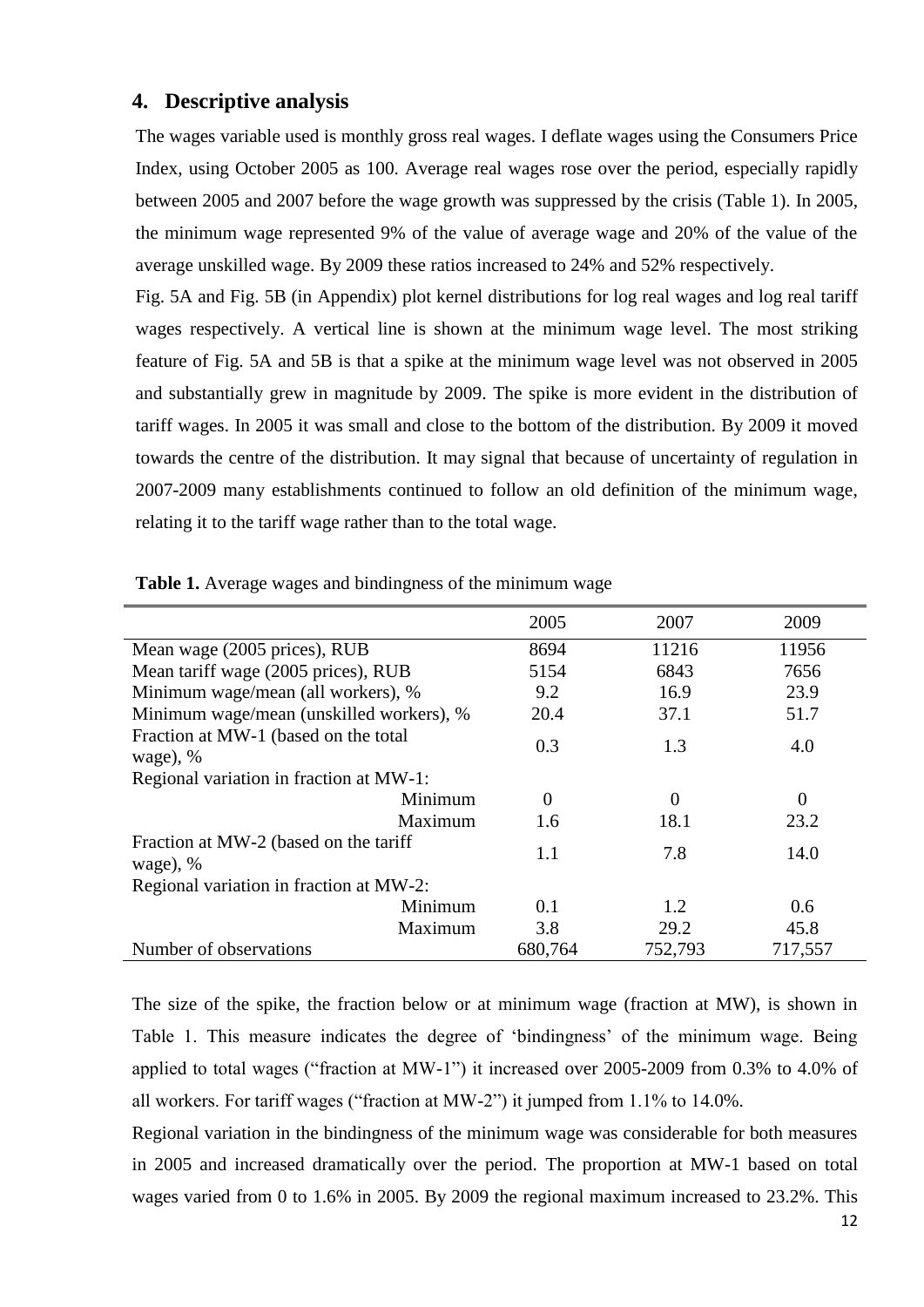means that at least in some regions the minimum wage has become binding at sufficiently high percentiles. For the fraction at MW-2, results are even more striking as the regional maximum went up to 45.8%.

Part of this increase may be driven by non-compliance with the fiscal regulation as employers report low wages in official bookkeeping and pay the rest of the wages "in envelopes". Tonin (2011) gives a theoretical justification of how this effect can emerge in an environment with low enforcement of fiscal regulation. According to public opinion polls, about 20% of Russian employees receive at least part of their wages in cash-in-hand (Kurakin, 2008). When the minimum wage was extremely low, on-the-book wages might have been low but still higher than the minimum wage. Recent minimum wage hikes should have led to the increase of on-the-book wages of such workers (if they were not dismissed). Given that the minimum wage increases were substantial, employers who use this strategy might have raised wages exactly to the minimum wage level. These minimum wage hikes may have also caused an increase in the number of workers who receive pay partly on the books and partly off the books. As a result a growing share of workers may be clustered at exactly the minimum wage.

|                        | Based on tariff wages |      |      | Based on total wages |
|------------------------|-----------------------|------|------|----------------------|
|                        | 2005                  | 2009 | 2005 | 2009                 |
| Gender                 |                       |      |      |                      |
| Males                  | 0.9                   | 9.6  | 0.3  | 2.5                  |
| Females                | 1.3                   | 17.5 | 0.3  | 5.1                  |
| Education              |                       |      |      |                      |
| University             | 0.3                   | 4.2  | 0.1  | 0.8                  |
| Some university        | 1.3                   | 15.5 | 0.4  | 4.7                  |
| College                | 0.9                   | 14.7 | 0.3  | 4.0                  |
| Vocational             | 1.0                   | 19.0 | 0.3  | 5.2                  |
| <b>Upper secondary</b> | 1.9                   | 22.6 | 0.5  | 7.0                  |
| Low secondary and less | 2.7                   | 32.6 | 0.6  | 11.4                 |
| Age groups             |                       |      |      |                      |
| Under 19               | 3.6                   | 26.5 | 0.9  | 8.5                  |
| $20-29$                | 1.2                   | 12.6 | 0.3  | 3.2                  |
| 30-39                  | 0.9                   | 12.3 | 0.3  | 3.4                  |
| 40-49                  | 0.9                   | 13.2 | 0.2  | 3.8                  |
| 50-59                  | 1.0                   | 14.9 | 0.3  | 4.2                  |
| $60+$                  | 2.1                   | 19.8 | 0.3  | 6.6                  |

**Table 2.** Risks of being at the minimum wage or below by age, gender and education, in percent

Table 2 reports that risks of being at the minimum wage or below vary across population subgroups. Females are twice more likely than males to be directly affected by the minimum wage provisions. The likelihood of being paid at the minimum wage is declining with education. About 11% of those with elementary education receive wages at the minimum wage or below,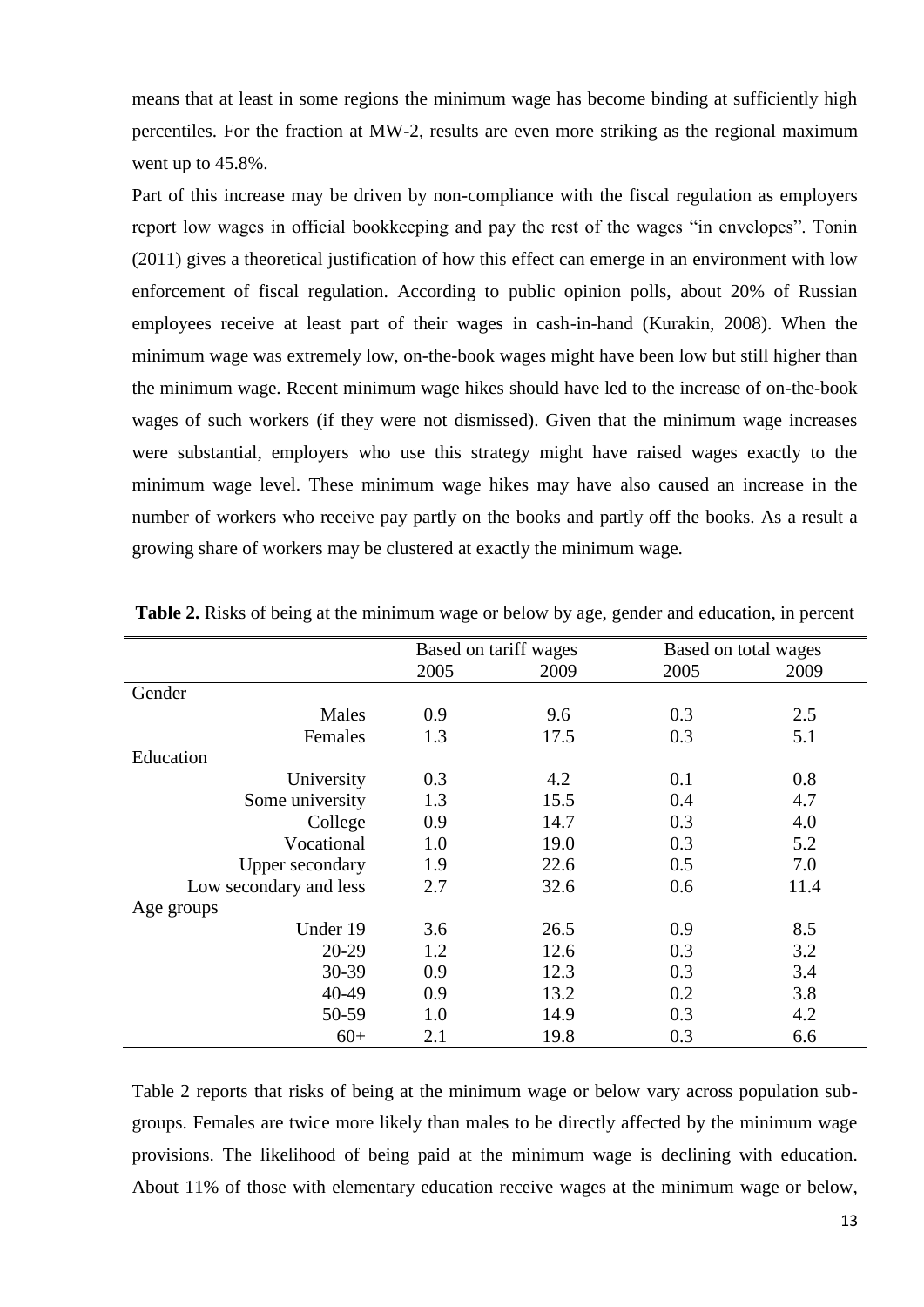while less 1% of university graduates are paid in this range. The risks of low wage are the highest at the margins of the wage distribution. Teenage and elderly workers take minimum wage jobs more often than workers in other age groups. These results are remarkably the same to what is known for other countries.

Table 3 reveals that minimum wage workers are disproportionally concentrated in the state and municipal sector. Recreation, arts and sports industry, education and health have the highest fraction of low-paid jobs. In 2009 94% of all workers paid at minimum wage or below were employed at state or municipal establishments. The private sector – at least large- and mediumsize firms – seems to cope well with the minimum wage regulation.

**Table 3.** Risks of being at the minimum wage or below by ownership type and industry, in percent

|                                   |      | Based on tariff wages |      | Based on total wages |
|-----------------------------------|------|-----------------------|------|----------------------|
|                                   | 2005 | 2009                  | 2005 | 2009                 |
| Ownership type                    |      |                       |      |                      |
| State or municipal                | 1.3  | 19.5                  | 0.3  | 6.5                  |
| Domestic private                  | 1.1  | 7.5                   | 0.0  | 0.6                  |
| Foreign or joint venture          | 0.2  | 2.9                   | 0.1  | 0.2                  |
| Domestic mixed (private-public)   | 0.3  | 6.0                   | 0.1  | 0.5                  |
| Branches of economic activity     |      |                       |      |                      |
| Recreation, arts and sporting     | 2.8  | 24.7                  | 0.9  | 9.5                  |
| activities                        |      |                       |      |                      |
| Mining and quarrying              | 0.3  | 5.9                   | 0.1  | 0.2                  |
| Manufacturing                     | 0.6  | 7.3                   | 0.1  | 0.5                  |
| Electricity, gas and steam supply | 0.2  | 8.0                   | 0.0  | 0.4                  |
| Construction                      | 0.5  | 5.4                   | 0.1  | 0.5                  |
| Wholesale and retail trade        | 2.0  | 7.5                   | 0.9  | 0.9                  |
| Hotels and restaurants            | 1.0  | 12.6                  | 0.2  | 1.1                  |
| Transport and communications      | 0.3  | 5.6                   | 0.1  | 0.7                  |
| Real estate, renting and business | 0.9  | 9.4                   | 0.3  | 1.1                  |
| activities                        |      |                       |      |                      |
| Education                         | 2.4  | 24.3                  | 0.5  | 10.4                 |
| Health                            | 6.6  | 22.3                  | 0.1  | 6.0                  |

To address the question of how much change there has been in wage inequality from 2005 to 2009, I calculate several measures of wage dispersion that illustrate the changes in different parts of the distribution (Table 4). The general picture that emerges is that wage inequality narrowed substantially over the period. For the total wage distribution, the 90-10 log-wage differential fell by 18 log points. The decline was stronger in the lower tail of the wage distribution: the 50-10 log-wage differential declined by 15 log points while the 90-50 log-wage differential went down by 4 log points. The entire narrowing of the upper half of the distribution occurred in 2005-2007. In 2007-2009 the upper half of distribution remained stable while the bottom half continued to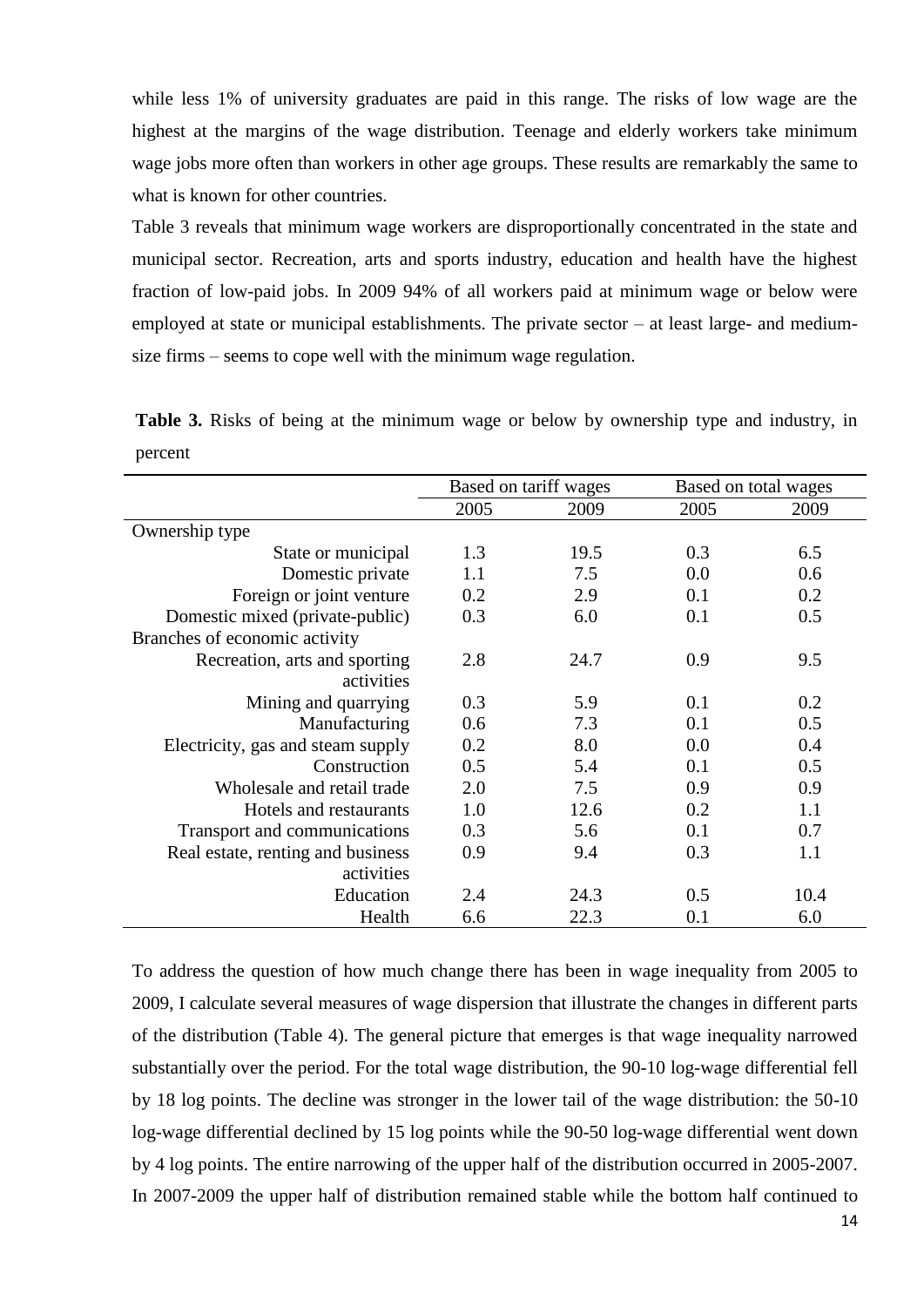shrink. The level of male wage inequality is higher than female wage inequality in each year, but the female distribution is wider in the upper half than the male distribution. Both males and females experienced greater contraction of wage inequality in the bottom of the distribution, but for males there was also some reduction of wage dispersion in the upper half of the distribution.

| Inequality |      | All workers |      |      | Females |      |      | <b>Males</b> |      |
|------------|------|-------------|------|------|---------|------|------|--------------|------|
| measure    | 2005 | 2007        | 2009 | 2005 | 2007    | 2009 | 2005 | 2007         | 2009 |
| $90-10$    | 2.03 | l.90        | 1.85 | 1.89 | .79     | 1.73 | 1.98 | 1.85         | 1.82 |
| $75 - 25$  | 1.05 | 00.1        | 0.98 | 0.97 | 0.93    | 0.91 | 1.00 | 0.94         | 0.93 |
| $90 - 50$  | 0.97 | 0.93        | 0.93 | 0.91 | 0.89    | 0.91 | 0.90 | 0.85         | 0.86 |
| $50-10$    | .06  | 0.98        | 0.91 | 0.98 | 0.91    | 0.82 | l.08 | .00          | 0.96 |

**Table 4.** Wage inequality: log-wage differentials

#### **5. Methodology**

1

To understand the role of minimum wage in accounting for the changes in wage inequality, I use the methodology proposed by Lee (1999) and recently refined by Autor et al. (2010). They use regional variation in the gap between median wages and the federal minimum wage to separate the impact of the minimum wage from the growth in underlying ('latent') wage inequality.

The basic departure point for Lee (1999) and Autor et al. (2010) is that the effect of the minimum wage on wage inequality depends on how high the statutory minimum wage is set relative to the overall distribution of wages. This level varies across the regions. Unfortunately, the observed wage distribution is a poor guide since it is 'distorted' by the minimum wage. Such distortion comes from two effects. First of all, a disemployment effect emerges if the minimum wage exceeds the market-clearing wage. As a result, employers are not willing to hire all of those who want to work at the minimum wage. Those who do not succeed in getting work either stay unemployed or move to the uncovered (often informal) sector. However, by excluding some of the least skilled workers from the market, the minimum wage leads to the compression of the wage distribution. The second effect is related to wages per se. An increase in the minimum wage raises the wages of those workers who were initially making less than the minimum wage to exactly the level of the wage floor (if they are not displaced because of the minimum wage changes). These workers are directly affected by the minimum wage. Potentially, a larger group is affected indirectly<sup>5</sup>. It contains those who were originally paid above the minimum wage and whose wages were increased to preserve the relative-wage ratios and maintain the incentives structure. This 'spillover' effect diminishes the higher the wage percentile. Both direct wage effects and spillovers lead to narrowing of the wage distribution. Lee (1999) and Autor et al.

<sup>&</sup>lt;sup>5</sup> See Grossman (1983) for the relative wages explanation of spillover effects and Teuling (2000, 2003) for an explanation based on imperfect substitution between workers with different skills.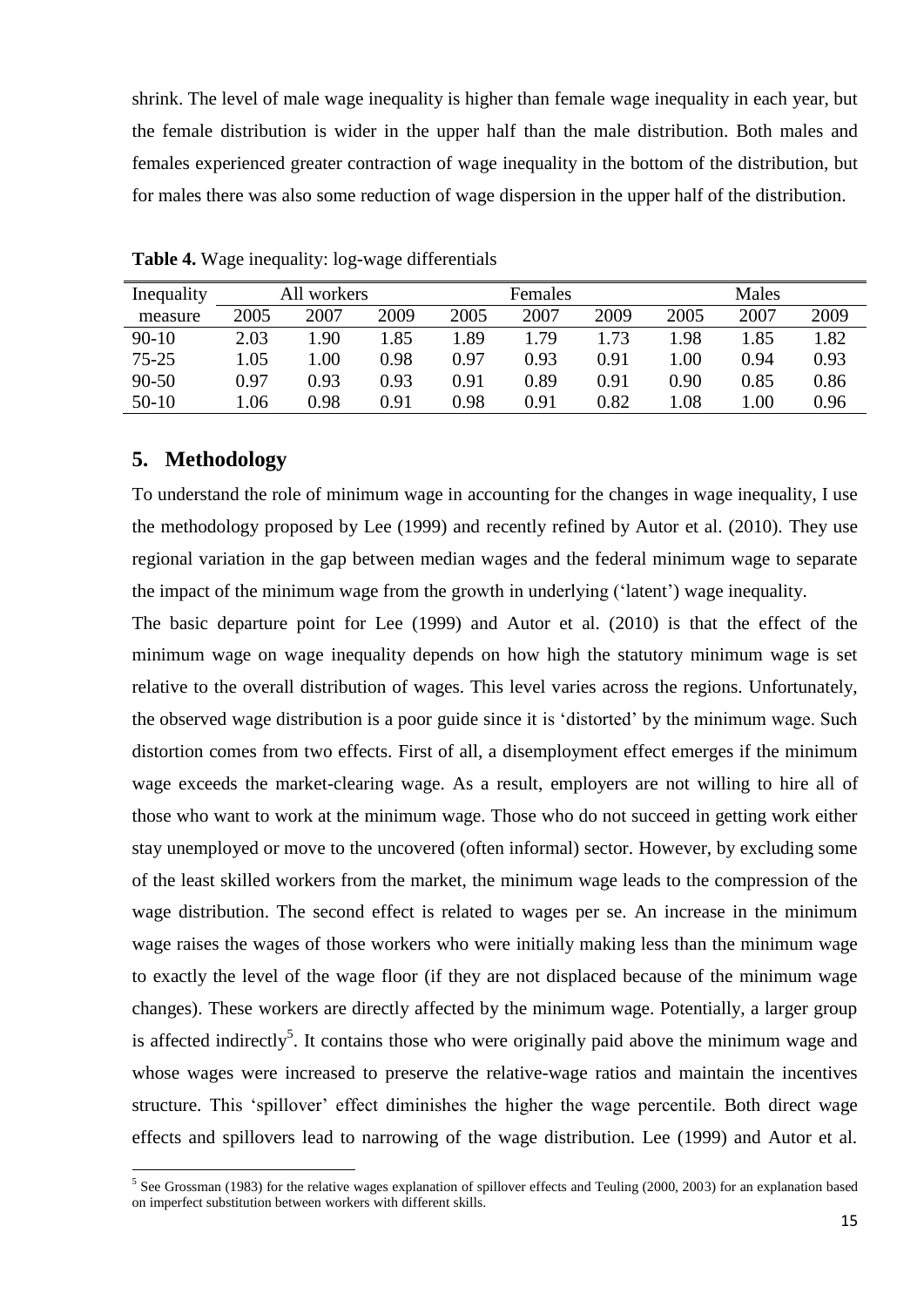(2010) ignore disemployment effects and focus on direct wage and spillover effects of changes in the real minimum wage.

The main idea of Lee (1999) is to construct the latent distribution – the distribution of wages that would prevail in the absence of any minimum wage. He speculates that the shape of such distribution depends on the gap between the log of the statutory minimum wage and the log regional median  $(m_{req})$ :

$$
m_{reg} = w_{reg}^m - w_{reg}(50),\tag{1}
$$

which he calls the 'effective minimum wage'. The minimum wage can have an effect on *p*-th percentile of the actual wage distribution and this effect is a function of the effective minimum wage  $(w_{reg}(p) - w_{reg}(50)) = g(w_{reg}^m - w_{reg}(50))$ . With the state-level data Lee estimates such functions for each percentile of the distribution using the following equation (*t* subscripts are dropped for the sake of clarity):

$$
w_{reg} \quad p - w_{reg} \quad 50 = w_{reg}^{*} \quad p - w_{reg}^{*} \quad 50 + \beta_{1}(w_{reg}^{m} - w_{reg}(50)) + \beta_{2}(w_{reg}^{m} - w_{reg}(50))^{2} + YearDummies + \varepsilon_{reg}
$$
\n(2)

Where  $w_{reg}^* p$  denotes the latent values of percentile p in each region,  $\beta_1$  and  $\beta_2$  are allowed to vary by percentile. The percentiles of the latent distribution are unobserved, but this is not a problem as they enter as a constant into the equation (1). Here is where the basic identification assumption of Lee (1999) comes from: each percentile  $w_{req}^* p - w_{req}^* 50$  is assumed to be constant across regions. This means that the shape of the latent wage distribution in year *t* is believed to be the same for all regions, though the median can, of course, be different.

Equation (2) is estimated on the panel of Russian regions. This panel was constructed using micro-data from the Survey of Occupational Wages described in Sections 3 and 4. I estimate Equation (2) for the entire sample and for sub-samples of males and females. Regional observations are weighted by the number of individual observations in each region-year.

Fig. 6 plots the relationship between the 10-50 log-wage differential and effective minimum wage in our data for 80 Russian regions. The three solid lines represent the fitted values of OLS regressions, one for each year. This figure also shows that the relationship is not linear but, in general, consists of two segments. The first segment is flat, suggesting no relationship between the differential and the relative minimum wage. It is the area where effective regional minima are smaller than the differential and thus have no effect on its value. The second segment lies along the 45-degree line. It presents the regions for which the differential is exactly equal to the effective minimum. This shape motivates using quadratic form in Equation (2). In Russia the relationship between the 10-50 log-wage differential and effective minimum wage was almost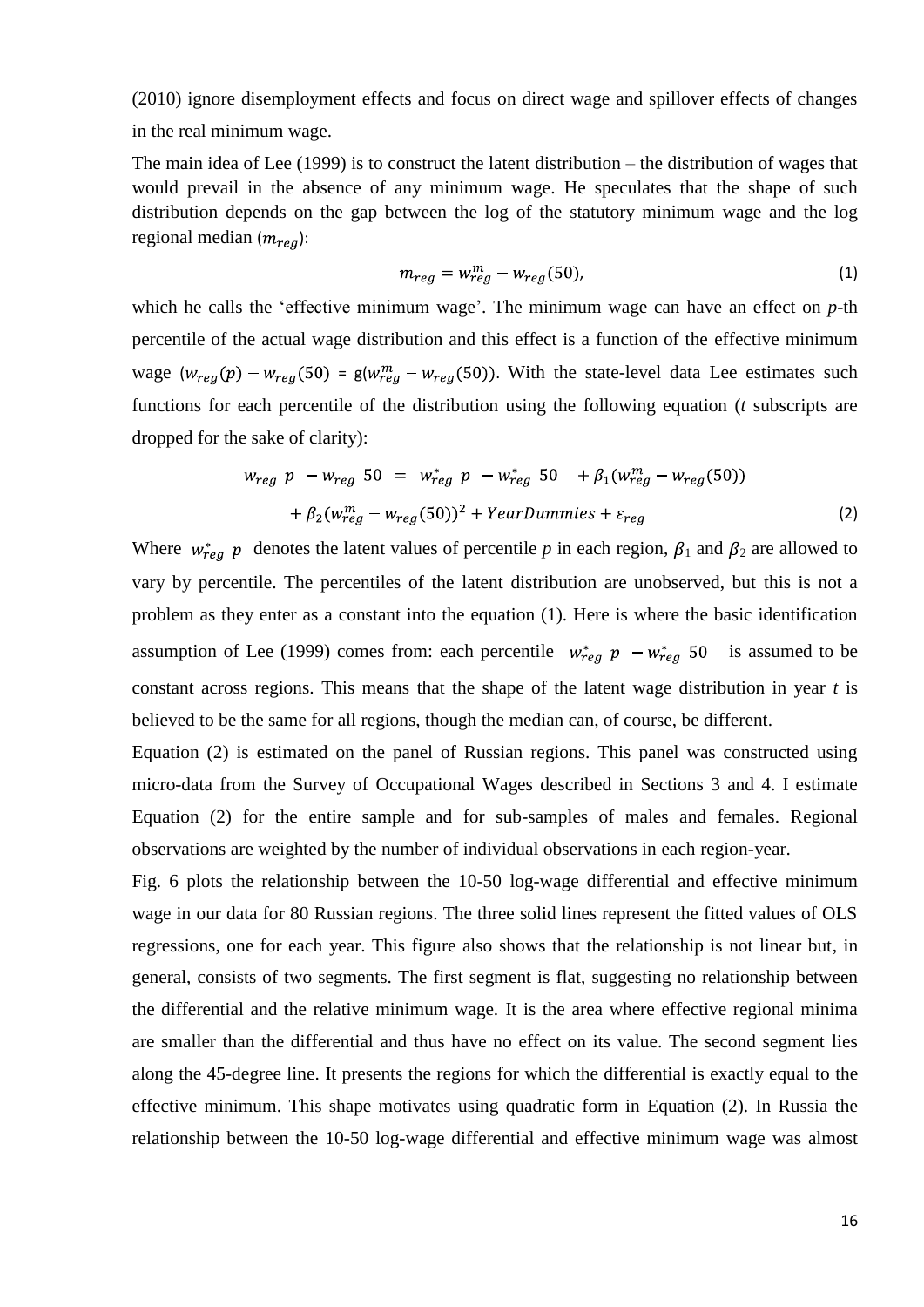flat in 2005 and 2007 but became strong in 2009, reflecting the fact that the 'bindingness' of the minimum wage grew over the period.



**Fig. 6. 10-50 log-wage differential vs relative minimum wage**

To account for the changing minimum wage regulations, I re-estimate some specifications using the gap between the log of the statutory minimum wage and the log of the median tariff wage. If employers continued to follow the old definition of the minimum wage in their wage-setting practices, these specifications should have more explanatory power. To control for the probable effects of the crisis, which led to a reduction in working hours, growth of unemployment, and significant expansion of ALMPs, I include three additional variables into Equation (2): average hours worked last month  $(H_{reg})$ , unemployment rate  $(U_{reg})$  and the share of state and municipal sector in total employment ( $State_{reg}$ ). Data on regional unemployment rates are taken from the LFS, while the other two variables were calculated from the main survey by aggregating the data at the regional level.

All of my amendments can be summarized as follows:

$$
w_{reg} p - w_{reg} 50 = \alpha + \beta_1 m_{reg} + \beta_2 m_{reg}^2 +
$$
  
+
$$
h_1 H_{reg} + u_1 U_{reg} + s_1 State_{reg} + YearDummies + \varepsilon_{reg}
$$
 (3)

Autor et al. (2010) consider possible sources of misspecification in Lee (1999). The major problem comes from Lee's identifying assumption that the shape of the latent wage distribution in year *t* is constant across regions. This assumption implies that regional latent wage inequality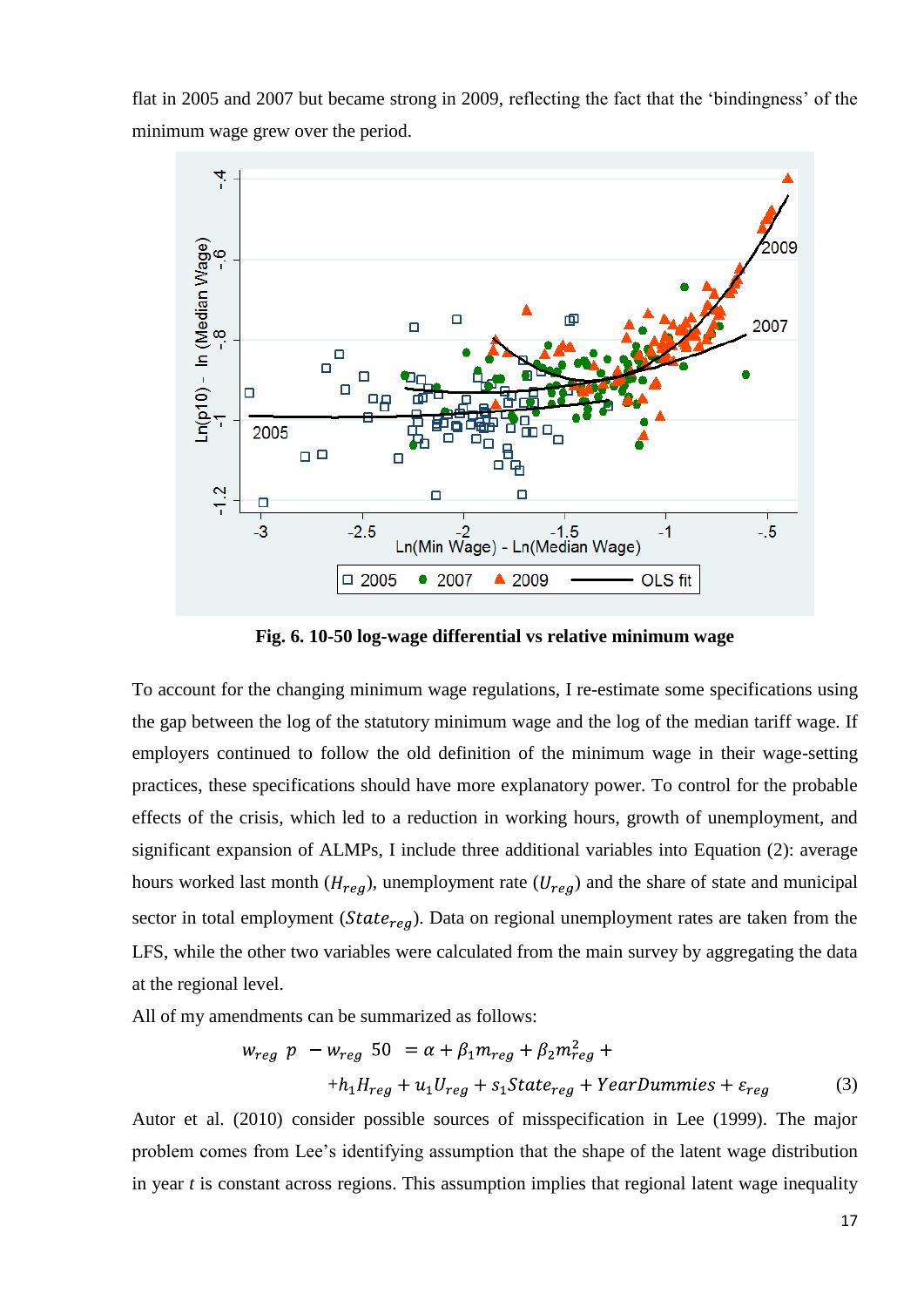is uncorrelated with the median. They argue that if this assumption is violated, regional fixed effects should be included in the estimation of Equation (2). In fact, Lee was aware of this problem and included state fixed effects into the model, but in his study this magnified the biases because the within-state variation was small. Autor and his co-authors have longer panel and therefore more within-state variation and conclude that ignoring the differences between the states leads to significant biases and erroneous inference. Unfortunately, with three years of data I am not able to include regional fixed effects. Thus, I use fixed effects for macro-regions defined as 7 federal districts plus a dummy for residing in Moscow or Saint Petersburg. The second source of misspecification is the division bias that stems from the inclusion of the

state median wage variable in both the dependent and independent variables in Equation (2). It may cause an upward simultaneity bias in the estimates, since the median enters with the same sign on both sides of the equation. Lee (1999) recognizes this problem and attempts to address it by replacing the median on the right-hand side with the trimmed mean (the mean after excluding the bottom and top 30 percentiles).

| <b>Specification</b> | <b>Effective minimum variable</b>          | <b>Controls</b>                              |
|----------------------|--------------------------------------------|----------------------------------------------|
|                      | Effective minimum:                         | Effective minimum, effective minimum         |
|                      | $w_{reg}^m - w_{reg}(50)$                  | squared, year dummies                        |
| $\overline{2}$       | Effective minimum:                         | Specification $(1)$ + regional dummies,      |
|                      | $w_{reg}^m - w_{reg}(50)$                  | dummy for living in Moscow or St. Pet        |
| 3                    | Effective minimum:                         | Specification $(2)$ + average hours worked   |
|                      | $w_{req}^m - w_{req}(50)$                  | last month, unemployment rate and the        |
|                      |                                            | share of state and municipal sector in total |
|                      |                                            | employment                                   |
| $\overline{4}$       | Reduced-form effective minimum:            | As in Specification (2)                      |
|                      | $w_{req}^m - w_{req}(50)$                  |                                              |
| 5                    | Reduced-form effective minimum:            | As in Specification (3)                      |
|                      | $w_{req}^m - w_{req}(50)$                  |                                              |
| 6                    | Effective minimum based on tariff          | As in Specification (2)                      |
|                      | wage: $w_{reg}^m - w_{reg}^{tariff}(50)$   |                                              |
| 7                    | Effective minimum based on tariff          | As in Specification (3)                      |
|                      | wage: $w_{rea}^{m} - w_{rea}^{tariff}(50)$ |                                              |

**Table 5.** Description of specifications

Autor et al. (2010) show that the trimmed mean is still highly correlated with the median, and propose two solutions. Their first solution is to instrument the effective minimum with the statespecific statutory minimum wage in each state and year. Their second solution is to model region median wages as a function of time effects, region effects, region-specific time trends, and an error term: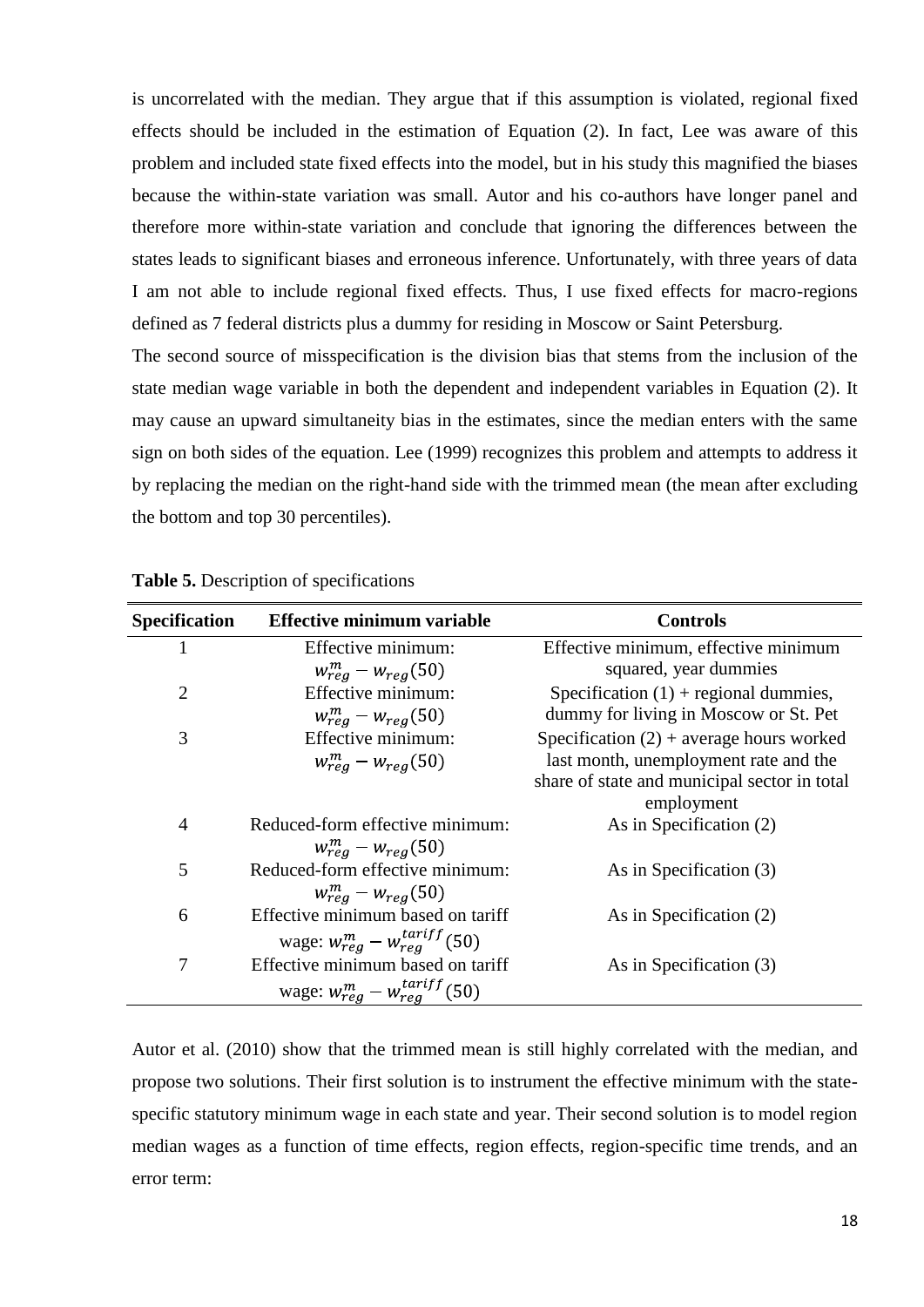$$
w_{reg} 50 = \alpha_t + \gamma_s + \gamma_s \times t + e_{reg}
$$
\n
$$
\tag{4}
$$

Then they replace the effective minimum wage in the right-hand side with what they call the 'reduced form effective minimum' equal to  $(w_{req}^m - w_{req}(50))$  where  $w_{req}(50)$  refers to the regression prediction from Equation (4). Autor et al. (2010) demonstrate that both approaches produce very similar results. Based on this conclusion I apply to my dataset the second solution for the division bias problem.

All together, I estimate seven specifications that differ in the effective minimum variables and sets of controls. The considered specifications are described in Table 5.

#### **6. Estimating the impact of the minimum wage on wage differentials**

Tables A2.1-A2.3 report non-linear estimates of six specifications for the 10-50 log-wage differential. I did the estimation for the entire sample and sub-samples of males and females. Yearly effects are positive and significant in most specifications. This finding implies that the dependent variable was increasing in 2005-2009, thus inequality was shrinking. The main effects of my key variables of interest, effective minimum and effective minimum squared, are positive and significant only in the equations estimated for females. For males we have oddly significant negative coefficients in the specifications where the bindingness of the minimum wage is measured on the basis of the tariff wage (Specifications 6 and 7). These negative coefficients, if correct, would mean that increase in the relative minimum wage leads to expansion of the lower part of distribution. This goes against the expectations and is, probably, a sign of misspecification. Poor performance of Specifications 6 and 7 may indicate that employers quickly adapted their wage-setting practices to the changes in the list of payments to be covered by the minimum wage regulation.

Regional variables are jointly significant in most specifications. Specifications with regional variables have better empirical fit. It is true for the entire sample and for males. For females, specifications without regional variables behave as well as those with regional variables. But in general, including regional fixed effects yields more appropriate specifications.

Coefficients of the crisis variables (average hours worked last month, unemployment rate and the share of state and municipal sector in total employment) are jointly insignificant for the entire sample and both considered sub-samples except specifications in which effective minimum is based on the tariff wages. This might suggest that the 2008-2009 economic crisis had no sizeable effects on the wage distribution, at least at the  $10<sup>th</sup>$  percentile.

Tables 6 and 7 report marginal effects of unit changes in the effective minimum wage for a longer list of log-wage differentials. Marginal effects were estimated at the 2009 mean. Table 6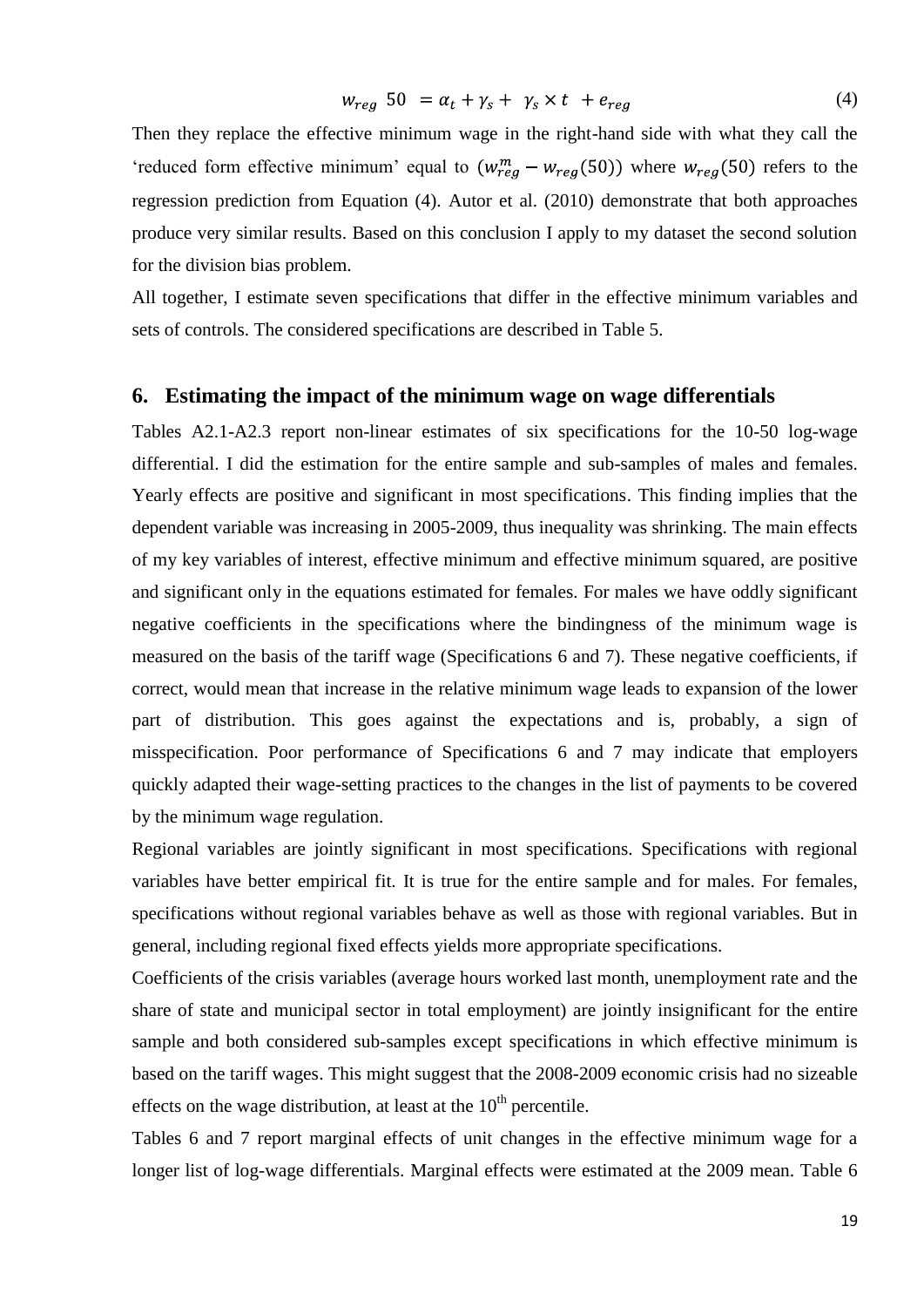gives results for specification with the effective minimum variable used as an explanatory variable. In Table 7 the calculations account for the possibility of the division bias.

| Log-wage               |                | All   |                |                                          | Males                                    |              |                                | Females   |                      |
|------------------------|----------------|-------|----------------|------------------------------------------|------------------------------------------|--------------|--------------------------------|-----------|----------------------|
| differential           | <b>ME</b>      | SE    | Adj. $R^2$     | ME                                       | <b>SE</b>                                | Adj. $R^2$   | ME                             | <b>SE</b> | $Adj.R^2$            |
| <b>Specification 1</b> |                |       |                |                                          |                                          |              |                                |           |                      |
| $5 - 50$               | $0.223*$       | 0.056 | 0.68           | $0.150*$                                 | 0.054                                    | 0.53         | $0.275*$                       | 0.044     | 0.74                 |
| $10 - 50$              | $0.102*$       | 0.041 | 0.55           | 0.035                                    | 0.031                                    | 0.35         | $0.140*$                       | 0.038     | 0.60                 |
| $20 - 50$              | 0.010          | 0.027 | 0.38           | $-0.013$                                 | 0.018                                    | 0.22         | 0.034                          | 0.026     | 0.44                 |
| $30 - 50$              | $-0.002$       | 0.014 | 0.26           | $-0.012$                                 | 0.010                                    | 0.16         | 0.005                          | 0.014     | 0.27                 |
| $40 - 50$              | $-0.001$       | 0.006 | 0.16           | $-0.007$                                 | 0.006                                    | 0.09         | 0.002                          | 0.008     | 0.11                 |
| $75 - 50$              | 0.010          | 0.012 | 0.13           | 0.019                                    | 0.016                                    | 0.05         | $-0.006$                       | 0.011     | 0.04                 |
| 90-50                  | 0.003          | 0.019 | 0.06           | $-0.002$                                 | 0.043                                    | 0.01         | $-0.031$                       | 0.017     | 0.03                 |
| <b>Specification 2</b> |                |       |                |                                          |                                          |              |                                |           |                      |
| $5 - 50$               | $0.248*$       | 0.067 | 0.72           | $0.188*$                                 | 0.078                                    | 0.57         | $0.277*$                       | 0.052     | 0.77                 |
| $10 - 50$              | $0.128*$       | 0.044 | 0.61           | 0.016                                    | 0.056                                    | 0.47         | $0.152*$                       | 0.040     | 0.63                 |
| 20-50                  | 0.034          | 0.026 | 0.48           | $-0.026$                                 | 0.034                                    | 0.43         | $0.048*$                       | 0.023     | 0.54                 |
| $30 - 50$              | 0.017          | 0.015 | 0.40           | $-0.016$                                 | 0.015                                    | 0.35         | 0.018                          | 0.012     | 0.42                 |
| 40-50                  | 0.012          | 0.008 | 0.32           | $-0.009$                                 | 0.007                                    | 0.29         | 0.010                          | 0.007     | 0.29                 |
| $75 - 50$              | 0.001          | 0.016 | 0.29           | $0.022\dagger$                           | 0.012                                    | 0.37         | $-0.017$                       | 0.016     | 0.23                 |
| 90-50                  | 0.002          | 0.025 | 0.28           | 0.006                                    | 0.025                                    | 0.39         | $-0.048\dagger$                | 0.028     | 0.22                 |
| <b>Specification 3</b> |                |       |                |                                          |                                          |              |                                |           |                      |
| $5 - 50$               | $0.144\dagger$ | 0.074 | 0.74           | 0.100                                    | 0.089                                    | 0.58         | $0.233*$                       | 0.057     | 0.77                 |
| $10 - 50$              | 0.077          | 0.048 | 0.62           | $-0.004$                                 | 0.064                                    | 0.48         | $0.143*$                       | 0.045     | 0.63                 |
| 20-50                  | 0.016          | 0.029 | 0.48           | $-0.008$                                 | 0.041                                    | 0.45         | $0.056*$                       | 0.027     | 0.54                 |
| $30 - 50$              | 0.008          | 0.018 | 0.41           | 0.015                                    | 0.022                                    | 0.40         | 0.024                          | 0.015     | 0.42                 |
| $40 - 50$              | 0.011          | 0.010 | 0.32           | 0.017                                    | 0.011                                    | 0.37         | 0.011                          | 0.008     | 0.29                 |
| $75 - 50$              | $-0.001$       | 0.022 | 0.29           | $-0.025$                                 | 0.024                                    | 0.46         | $-0.029\dagger$                | 0.017     | 0.28                 |
| 90-50<br>$\mathbf{M}$  | $-0.025$       | 0.040 | 0.30<br>$\sim$ | $-0.094*$<br>$\mathbf{r}$ , $\mathbf{r}$ | 0.047<br><b>Contract Contract Street</b> | 0.49<br>11.1 | $-0.057*$<br>$T = 11$ $T = 11$ | 0.029     | 0.29<br>$\mathbf{M}$ |

**Table 6.** Marginal effects: Effective minimum used as an explanatory variable

*Note:* Estimated at the 2009 mean. Specifications are described in Table 5 in the text. ME = marginal effect, SE = standard error,  $\text{Adj}.\text{R}^2$  = adjusted R<sup>2</sup>. \* - p-value <0.05, † - p-value<0.1.

These marginal effects produce a good specification test. First, we expect that the effect of minimum wages, if significant, is positive for the bottom of the distribution. Significantly negative marginal effects imply that an increase in the minimum wage leads to widening of lower half of the wage distribution, which is clearly counterintuitive. Second, we can be reasonably confident that the effects of the minimum wage are limited to the lower tail of the distribution and the minimum wage has no effects on the upper half of distribution. Taken at face value, these results indicate a systematic relationship between the effective minimum and upper wage percentiles of the distributions. This implies that a *decline* in the effective minimum wage leads to wage *compression at the top* of the distribution. Therefore, specifications that give significantly negative marginal effects for the bottom part of the distribution or significant marginal effects of any sign for the top-tail wage differentials are suspected of misspecification.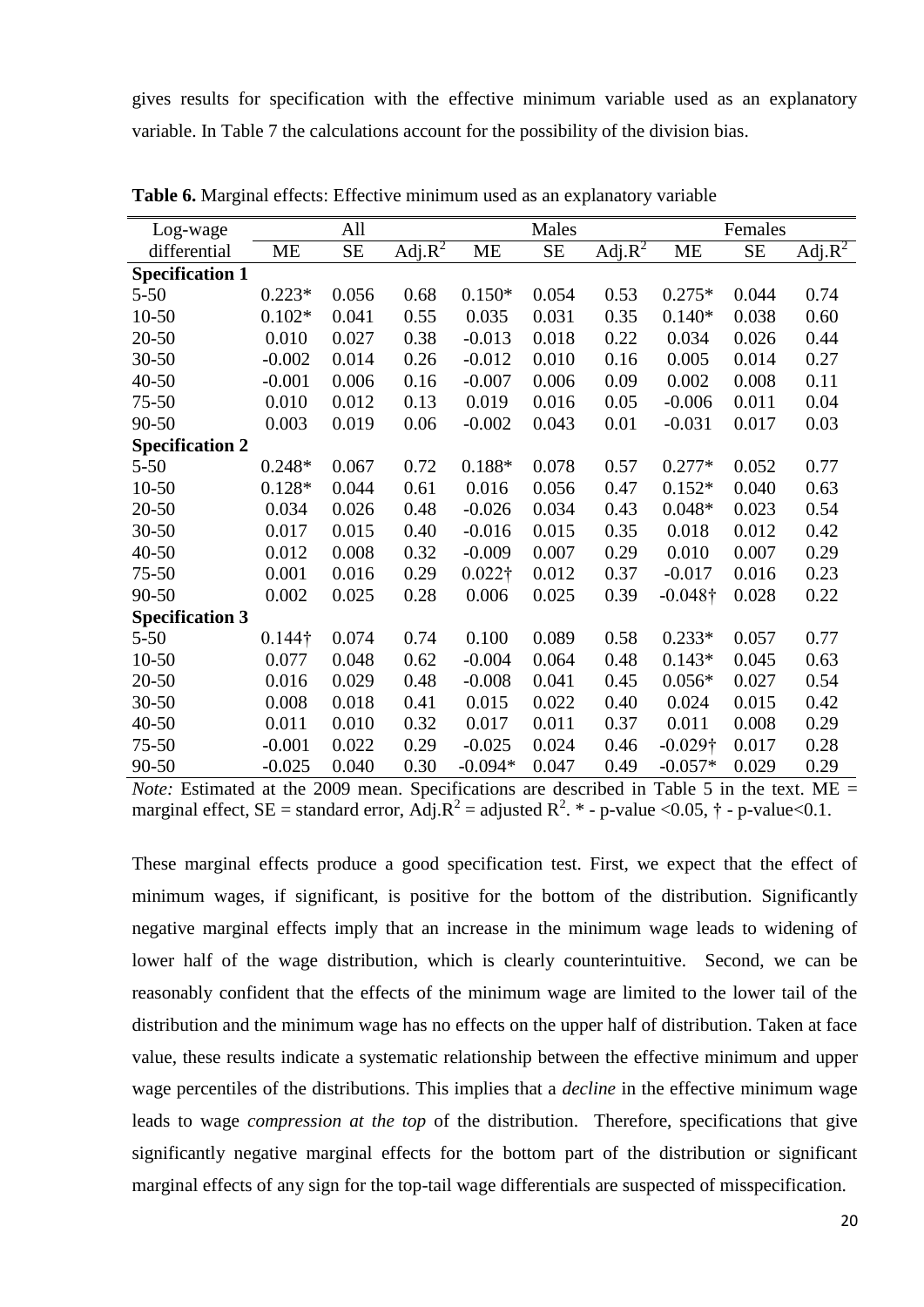| Log-wage               |                | All       |                       |                 | <b>Males</b> |           |                | <b>Females</b> |                       |
|------------------------|----------------|-----------|-----------------------|-----------------|--------------|-----------|----------------|----------------|-----------------------|
| differential           | <b>ME</b>      | <b>SE</b> | Adj. $\overline{R^2}$ | <b>ME</b>       | <b>SE</b>    | $Adj.R^2$ | <b>ME</b>      | <b>SE</b>      | Adj. $\overline{R^2}$ |
| <b>Specification 4</b> |                |           |                       |                 |              |           |                |                |                       |
| $5 - 50$               | $0.125*$       | 0.025     | 0.72                  | $0.099*$        | 0.028        | 0.58      | $0.136*$       | 0.016          | 0.77                  |
| $10 - 50$              | $0.063*$       | 0.019     | 0.61                  | 0.021           | 0.021        | 0.47      | $0.076*$       | 0.014          | 0.64                  |
| $20 - 50$              | 0.019          | 0.012     | 0.48                  | $-0.005$        | 0.013        | 0.42      | $0.024*$       | 0.010          | 0.54                  |
| $30 - 50$              | 0.008          | 0.008     | 0.41                  | $-0.005$        | 0.007        | 0.35      | $0.009\dagger$ | 0.006          | 0.42                  |
| $40 - 50$              | 0.005          | 0.004     | 0.34                  | $-0.003$        | 0.003        | 0.29      | 0.005          | 0.004          | 0.29                  |
| $75 - 50$              | 0.000          | 0.008     | 0.29                  | $0.011\dagger$  | 0.006        | 0.37      | $-0.003$       | 0.008          | 0.25                  |
| 90-50                  | 0.000          | 0.014     | 0.28                  | 0.006           | 0.012        | 0.39      | $-0.018$       | 0.014          | 0.23                  |
| <b>Specification 5</b> |                |           |                       |                 |              |           |                |                |                       |
| $5 - 50$               | $0.079*$       | 0.031     | 0.74                  | $0.063\dagger$  | 0.035        | 0.59      | $0.124*$       | 0.019          | 0.78                  |
| $10 - 50$              | $0.039\dagger$ | 0.022     | 0.62                  | 0.015           | 0.026        | 0.48      | $0.081*$       | 0.018          | 0.64                  |
| $20 - 50$              | 0.009          | 0.014     | 0.48                  | 0.005           | 0.017        | 0.44      | $0.033*$       | 0.013          | 0.55                  |
| $30 - 50$              | 0.002          | 0.009     | 0.41                  | 0.010           | 0.010        | 0.39      | $0.013\dagger$ | 0.008          | 0.42                  |
| $40 - 50$              | 0.003          | 0.005     | 0.34                  | $0.010\dagger$  | 0.005        | 0.37      | 0.005          | 0.004          | 0.29                  |
| $75 - 50$              | $-0.001$       | 0.012     | 0.29                  | $-0.015$        | 0.012        | 0.46      | $-0.008$       | 0.009          | 0.29                  |
| 90-50                  | $-0.014$       | 0.021     | 0.30                  | $-0.048*$       | 0.024        | 0.49      | $-0.021$       | 0.015          | 0.29                  |
| <b>Specification 6</b> |                |           |                       |                 |              |           |                |                |                       |
| $5 - 50$               | $0.131\dagger$ | 0.077     | 0.67                  | 0.032           | 0.105        | 0.54      | $0.177*$       | 0.051          | 0.71                  |
| $10 - 50$              | 0.022          | 0.046     | 0.57                  | $-0.099$        | 0.066        | 0.51      | $0.066\dagger$ | 0.034          | 0.58                  |
| $20 - 50$              | $-0.031$       | 0.027     | 0.46                  | $-0.115*$       | 0.035        | 0.49      | $-0.003$       | 0.020          | 0.51                  |
| $30 - 50$              | $-0.025$       | 0.017     | 0.40                  | $-0.075*$       | 0.018        | 0.42      | $-0.011$       | 0.012          | 0.41                  |
| $40 - 50$              | $-0.013$       | 0.009     | 0.31                  | $-0.032*$       | 0.009        | 0.34      | $-0.009$       | 0.007          | 0.29                  |
| $75 - 50$              | $0.050*$       | 0.017     | 0.33                  | $0.064*$        | 0.016        | 0.41      | 0.028          | 0.020          | 0.23                  |
| 90-50                  | $0.084*$       | 0.026     | 0.32                  | $0.072*$        | 0.034        | 0.42      | 0.032          | 0.030          | 0.21                  |
| <b>Specification 7</b> |                |           |                       |                 |              |           |                |                |                       |
| $5 - 50$               | $-0.044$       | 0.063     | 0.72                  | $-0.110$        | 0.092        | 0.58      | $0.093\dagger$ | 0.053          | 0.74                  |
| $10 - 50$              | $-0.086*$      | 0.036     | 0.63                  | $-0.142*$       | 0.064        | 0.52      | 0.028          | 0.038          | 0.59                  |
| $20 - 50$              | $-0.083*$      | 0.024     | 0.50                  | $-0.115*$       | 0.039        | 0.50      | $-0.007$       | 0.023          | 0.52                  |
| $30 - 50$              | $-0.057*$      | 0.015     | 0.44                  | $-0.067*$       | 0.020        | 0.44      | $-0.011$       | 0.016          | 0.41                  |
| 40-50                  | $-0.026*$      | 0.009     | 0.34                  | $-0.019\dagger$ | 0.010        | 0.37      | $-0.014$       | 0.008          | 0.30                  |
| $75 - 50$              | $0.068*$       | 0.019     | 0.34                  | $0.032\dagger$  | 0.017        | 0.46      | 0.016          | 0.021          | 0.28                  |
| 90-50                  | $0.091*$       | 0.032     | 0.33                  | 0.011           | 0.034        | 0.47      | 0.022          | 0.032          | 0.27                  |

**Table 7.** Marginal effects: Division bias corrections

*Note:* Estimated at the 2009 mean. Specifications are described in Table 5 in the text. ME = marginal effect, SE = standard error,  $\text{Adj}.\text{R}^2$  = adjusted R<sup>2</sup>. \* - p-value <0.05, † - p-value<0.1.

Specifications 6 and 7, which measure the bindingness of the minimum wage as the gap between the minimum wage and the median tariff wage, are highly problematic in this respect. Specification 6 yields significantly positive effects for the 75-50 and 90-50 log-wage differentials for the pooled sample and the sample of males. For males it also predicts negative marginal effects for the 20-50, 30-50, and 40-50 wage differentials. Specification 7 produces significantly negative effects for most of the considered percentiles in the bottom part of the pooled and male distributions and significantly positive effects for upper part of those distributions. My conclusion is that the approach based on tariff wages is misspecified and the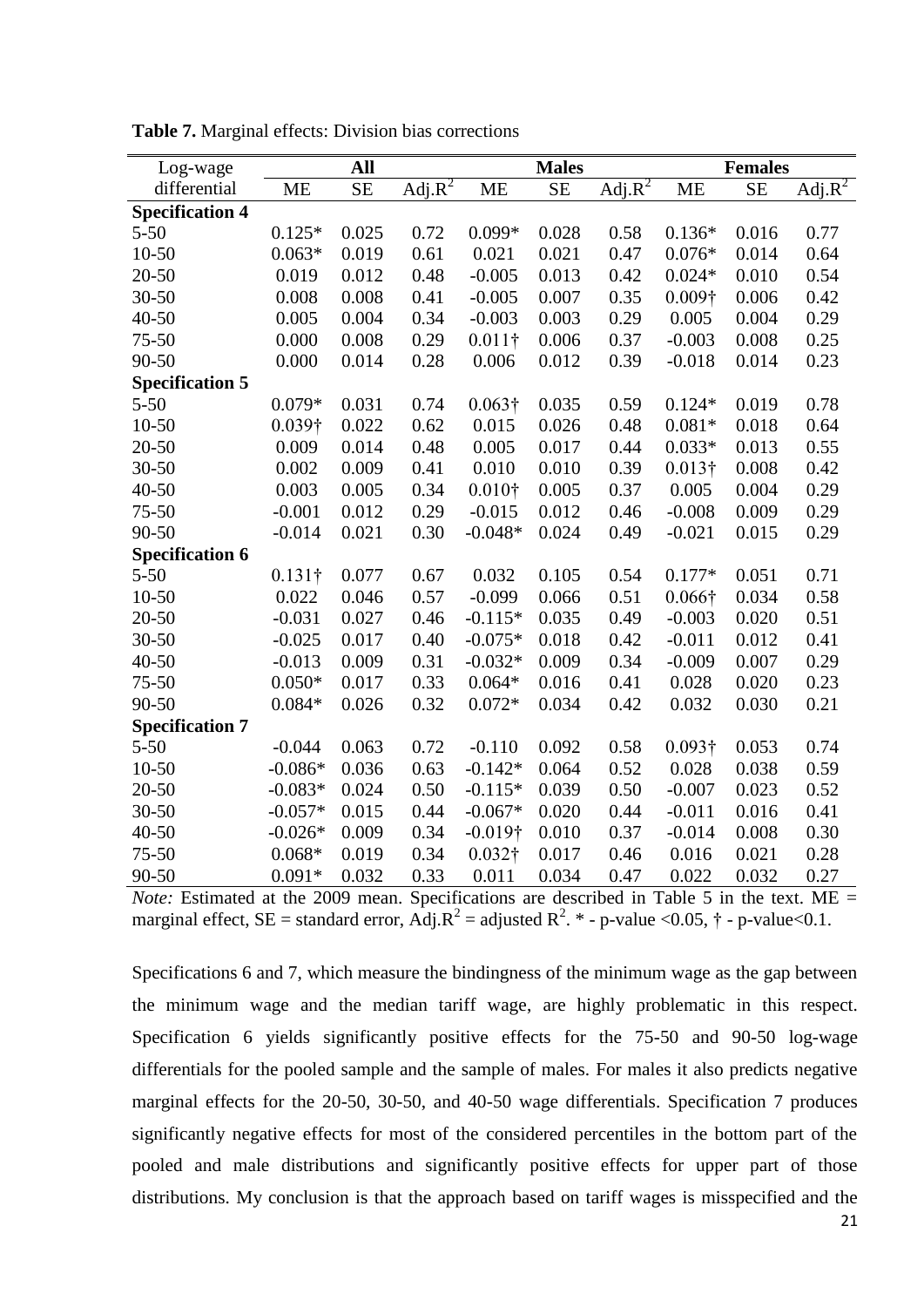relative minimum wage based on the tariff wage is a weak proxy for the bindingness of the minimum wage. Thus I reject these specifications and exclude them from further analysis.

Significantly positive marginal effects, albeit at the 10% confidence level, are estimated for the males' 75-50 log-wage differential in Specifications 2 and 4. There are also significant, but negative coefficients for the 90-50 log-wage differential in Specifications 3 and 5 for males and in Specifications 2 and 3 for females. Negative coefficients, if correct, would mean that a decline in the effective minimum wage widens the upper half of the distribution. There is no good theory to explain negative marginal effects in the upper part of wage distribution. In fact, they violate the expectation that the effect of the minimum wage fades away for higher wage levels and does so at a decreasing rate.

In Specification 5, there are also positive effects for the 40-50 log-wage differential of the male distribution. This result is questionable because the lower wage differentials in this specification are insignificant for males.

Note that except for Specifications 6 and 7 there are no any peculiarities in marginal effects estimated for the pooled sample of males and females. Thus, we can be more confident in results for the entire sample than for gender sub-samples. The results for males should be interpreted with considerable caution. Lee (1999) comes to the same conclusion and proposes using coefficients of pooled models in estimating counterfactuals. It means that the validity of these counterfactuals rests upon the assumption that the minimum wage affects both genders (as well worker types distinguished by other characteristics) equally, conditional on the worker's wage  $level<sup>6</sup>$ .

For the lower tail of the distribution, all specifications agree in showing the positive effect, which diminishes while moving along the wage distribution. Thus we can choose the most appropriate among these five specifications to be the base for the simulation exercises.

Specifications 1-3 may suffer from the division bias that emerges from the inclusion of the regional median wage variable in both the dependent and independent variables. The division bias is likely to drive up the marginal effects of effective minimum wage. Comparison between Specifications 2 and 4 shows the importance of these issues. Both specifications contain the same sets of control variables and differ only in how the effective minimum wage is constructed. They have very similar explanatory power. However, the magnitude of marginal effects is two times larger in Specification 2 than in Specification 4. The division bias, in fact, has significant effect on the estimates. Specifications that do not account for the division bias should be rejected.

**.** 

 $6$  Autor et al. (2010) fit separate models for males and females.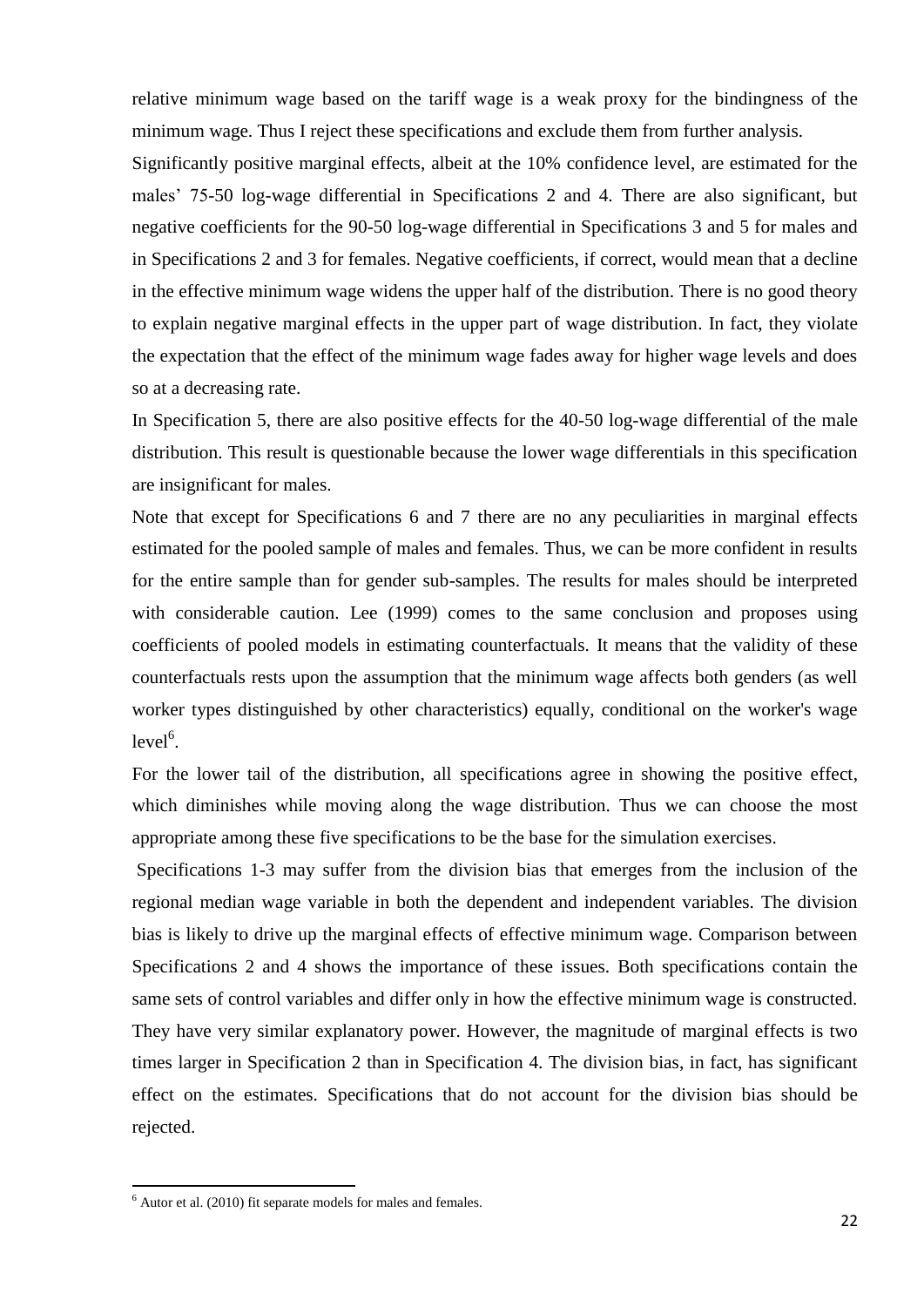So at this point we have to choose between Specifications 4 and 5. Crisis-related variables in Specification 5 do not add much additional explanatory power in equations for the entire sample and for females in comparison with Specification 4. For males, including crisis-related variables increases the explanatory power but produces oddly significant marginal effects for the 40-50 and 90-50 log-wage differentials. Therefore, Specification 4 seems mostly appropriate for the purpose of inference. It suggests that the effect of the minimum wage is much stronger for females.

In the preferred specification the minimum wage is hardly binding for males, as the effect is already insignificant for the 10-50 log-wage differential. For females it persists up to at least the  $30<sup>th</sup>$  percentile of the female distribution. In the pooled distribution the effect of the minimum wage still survives at the  $10<sup>th</sup>$  percentile. This happens because females with lower wages prevail in the lower part of the pooled distribution. The minimum wage model explains 41-72% of the regional variation in the lower tail percentile differentials, 35-58% of the variation for males, and 42-77% of the variation for females.

#### **7. Estimating the counterfactual change in inequality**

How much of the compression of wage inequality in 2005-2009 was due to the minimum wage hikes? Following Lee (1999) and Autor et al. (2010), I present counterfactual estimates of the change in latent wage inequality absent the increase in the minimum wage—that is, the change in wage inequality that would have been observed had the real minimum wage been held at the 2005 level. These counterfactuals are constructed using the estimates for how the minimum wage affects every percentile of the wage distribution, as described in the previous section (Specification 4).

To estimate changes in latent wage inequality, Lee (1999) proposes the following simulation procedure. For each individual in the dataset, he calculates her percentile position in the regional (state) wage distribution for the final year of the period. Then, he adjusts each wage by the magnitude:

$$
\Delta w_{reg}^p = \beta_1^p \ m_{reg,\tau 0} - m_{reg,\tau 1} \ + \beta_2^p \ m_{reg,\tau 0}^2 - m_{reg,\tau 1}^2 \tag{4}
$$

Where  $\tau$ 0 is the initial year of the period,  $\tau$ 1 is the final year of the period,  $m_{reg,\tau}$  is the observed effective minima in region *reg* in period  $\tau$ 1,  $m_{reg,\tau}$  is the hypothetical relative level of the minimum wage for region *reg* in period  $\tau$ 0, and  $\beta_1^p$  and  $\beta_2^p$  are point estimates of corresponding coefficients from Equation (1).  $m_{reg,\tau0}$  is calculated by correcting  $m_{reg,\tau1}$  for changes in the minimum wage and the national median wage ( $\Delta w$  50):  $m_{re a,\tau 0} = m_{re a,\tau 1}$  $(w_{real,1}^m - w_{real,0}^m - \Delta w_{1}^m)$ . I follow the recommendation of Autor et al. (2010) and use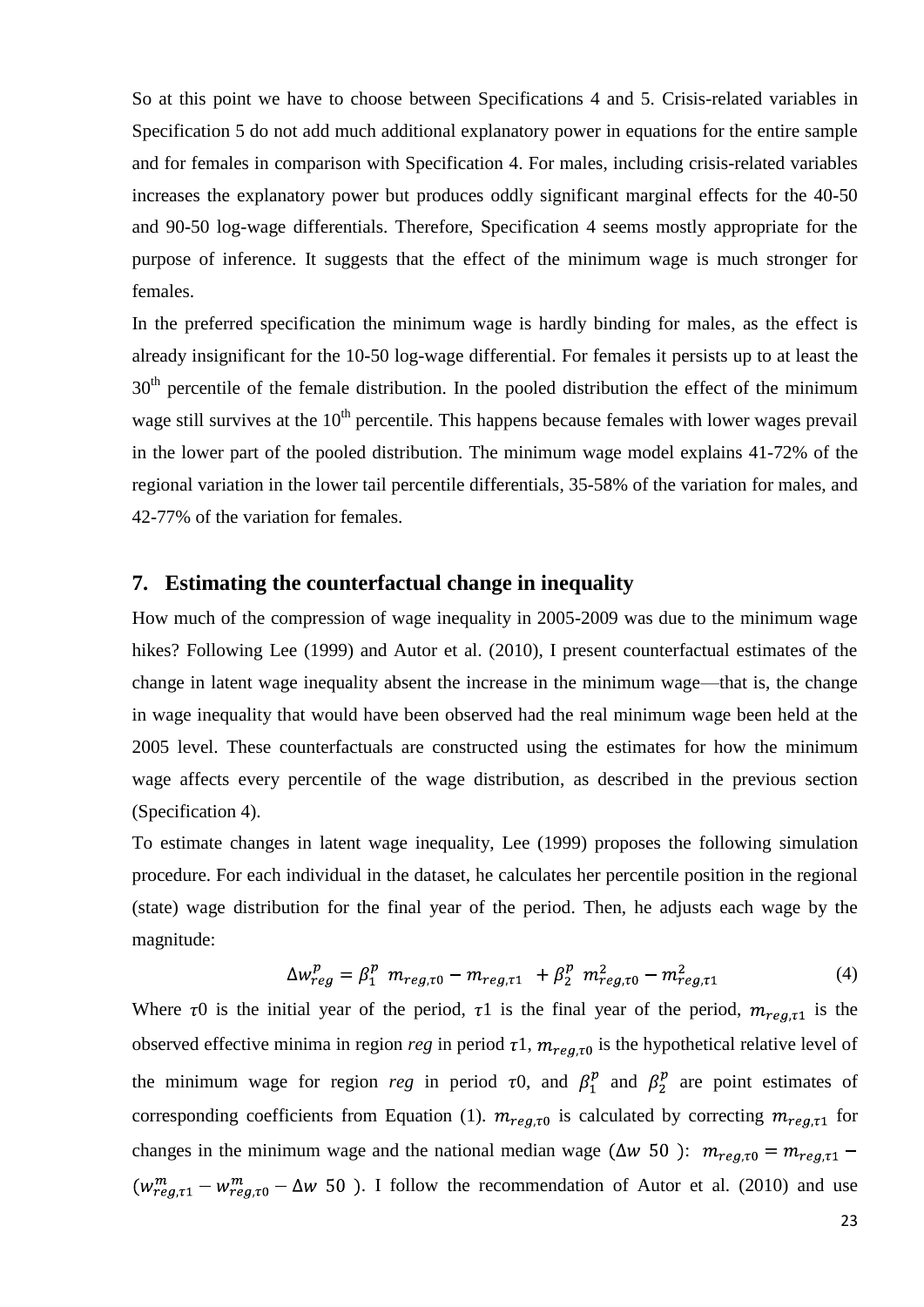regional observed median wages when calculating  $m_{req, \tau 0}$  rather than the national median deflated by the price index. Equation (4) is applied to all percentiles between 1 and 49.



**Fig. 7. Difference between counterfactual and actual wages by percentiles of the wage distribution**

Fig. 7 provides a visual comparison between observed and counterfactual wages in 2009 depicting the difference between percentiles of counterfactual and actual wage distributions. As explained in the previous section, effects for males and females were calculated using the coefficients for the pooled sample. For both samples, the bulk of the effect is concentrated in the lowest quintile, especially in the bottom decile. For females the minimum wage is more binding than for males.

Table 8 reports changes in wage inequality. The top panel of Table 8 shows that that between 2005 and 2009, the 90-10 log-wage differential declined by 18 log points. Applying the marginal effect estimates obtained using Equation (4) I find that had the real minimum wage been constant at its real 2005 level throughout this period, 90-10 log-wage differential would counterfactually have decreased by only 9 log points. It implies that the rise in the real minimum wage can account for half (9 of 18 log points) of the compression of overall wage inequality in this period. Similarly, the minimum wages increase is 'responsible' for about 50% of the decline in lower tail wage inequality measured by the 50-10 log wage differential.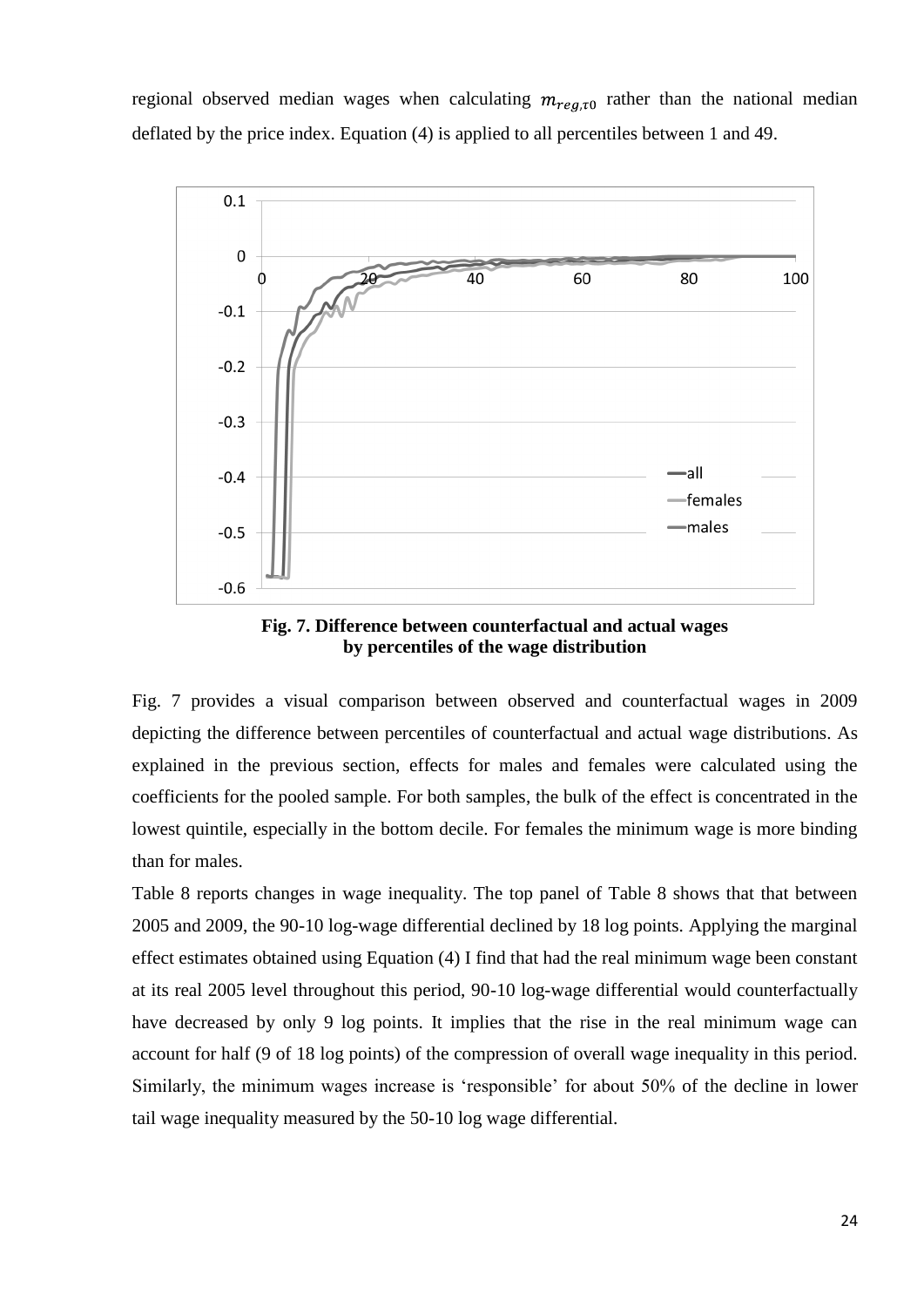| Actual | Actual       | Counterfactual | Difference                                  |
|--------|--------------|----------------|---------------------------------------------|
| 2005   | 2009         | 2009           | 2009                                        |
|        |              |                |                                             |
| 2.03   | 1.85         | 1.94           | $-0.09$                                     |
| 1.05   | 0.98         | 1.00           | $-0.02$                                     |
| 0.97   | 0.93         | 0.94           | $-0.01$                                     |
| 1.06   | 0.91         | 0.99           | $-0.08$                                     |
|        |              |                |                                             |
| 1.89   | 1.73         | 1.85           | $-0.12$                                     |
| 0.97   | 0.92         | 0.95           | $-0.03$                                     |
| 0.91   | 0.91         | 0.93           | $-0.01$                                     |
| 0.98   | 0.82         | 0.92           | $-0.11$                                     |
|        | $\mathbb{C}$ |                |                                             |
| 1.98   | 1.82         | 1.87           | $-0.05$                                     |
| 1.00   | 0.93         | 0.94           | $-0.01$                                     |
| 0.90   | 0.86         | 0.87           | $-0.01$                                     |
| 1.08   | 0.96         | 1.00           | $-0.04$                                     |
|        |              |                | A. All<br><b>B.</b> Females<br><b>Males</b> |

**Table 8.** Changes in wage inequality

Most of the reduction in overall wage inequality happened because of substantial narrowing of the female distribution. Panels B and C of Table 8 show that the additional decline in the 90-10 log-wage differential, caused by the increase in the real minimum wage, is equal to 12 log points for females and to 5 log points for males. It amounts to 75% of the overall decline in 90-10 wage inequality for females and 30% for males. These effects are large for females and non-trivial for males, and they confirm that the rising minimum wage contributed meaningfully to falling lower-tail inequality over 2005-2009. Wages of high-paid worker groups such as university graduates, those employed in mining and quarrying or in foreign-owned firms, are moderately attenuated by an adjustment for the minimum wage.

Tables 9 and 10 reveal which worker groups benefited the most from the rise of the minimum wage. The last columns of these tables report differences between actual and counterfactual average wages for each group. Applying Equation (4), I find that 4 percentage points of increase in average wages between 2005 and 2009 can be attributed to the minimum wage hikes. The additional increase in average wages was greater for groups that are more significantly affected by the minimum wage legislation – females, teenage and elderly workers, workers with low education, and public sector employees.

|             |      | Average wages              |            |  |
|-------------|------|----------------------------|------------|--|
|             |      | Actual 2009 Counterfactual | Difference |  |
| All workers | 9.12 | 9.09                       | 0.04       |  |
| Gender      |      |                            |            |  |

**Table 9. Effects of minimum wage increase by population sub-groups**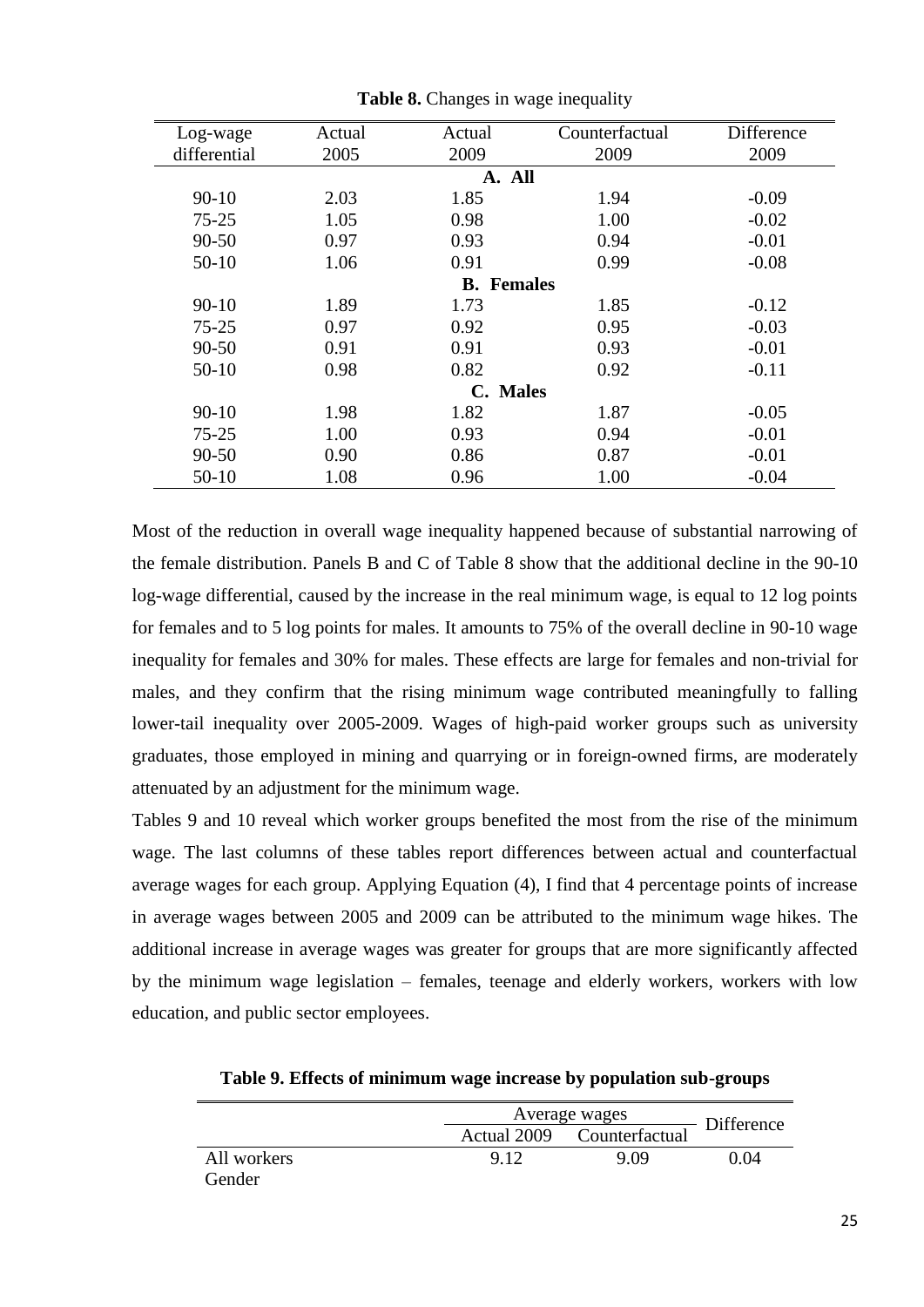| Males                  | 9.31 | 9.28 | 0.02 |
|------------------------|------|------|------|
|                        |      |      |      |
| Females                | 8.96 | 8.91 | 0.05 |
| Age                    |      |      |      |
| Below 19               | 8.71 | 8.62 | 0.09 |
| $20 - 29$              | 9.12 | 9.09 | 0.03 |
| 30-39                  | 9.20 | 9.17 | 0.03 |
| 40-49                  | 9.14 | 9.11 | 0.03 |
| 50-59                  | 9.09 | 9.05 | 0.04 |
| $60+$                  | 8.98 | 8.92 | 0.06 |
| Education              |      |      |      |
| University             | 9.42 | 9.41 | 0.01 |
| Some university        | 8.99 | 8.95 | 0.04 |
| College                | 9.01 | 8.97 | 0.04 |
| Vocational             | 9.01 | 8.96 | 0.04 |
| Secondary              | 8.94 | 8.88 | 0.06 |
| Low secondary and less | 8.79 | 8.71 | 0.08 |

Among predominantly private industries, hotels and restaurants experienced the largest increase in average wages compared to counterfactual estimates. There may be that even after the rise minimum wages still were not binding for the private sector in 2009. Another possible option is that low-wage workers were dismissed from the formal private sector and moved either to unemployment or to the informal sector. The data I use do not cover jobs small firms and informal jobs, so disemployment effects are beyond the scope of this paper. However, national statistics do not provide any evidence that mass dismissals of low-wage workers were an acute problem between 2005 and 2009.

|                                              |             | Average wages  | Difference |
|----------------------------------------------|-------------|----------------|------------|
|                                              | Actual 2009 | Counterfactual |            |
| Ownership type                               |             |                |            |
| State or municipal                           | 8.97        | 8.91           | 0.06       |
| Domestic private                             | 9.23        | 9.21           | 0.02       |
| Foreign or joint venture                     | 9.51        | 9.49           | 0.01       |
| Domestic mixed (private-public)              | 9.28        | 9.27           | 0.02       |
| Economic activity                            |             |                |            |
| Recreation, arts and sporting activities     | 8.81        | 8.72           | 0.09       |
| Mining and quarrying                         | 9.61        | 9.60           | 0.01       |
| Manufacturing                                | 9.15        | 9.13           | 0.02       |
| Electricity, gas and steam supply            | 9.28        | 9.26           | 0.01       |
| Construction                                 | 9.38        | 9.37           | 0.02       |
| Wholesale and retail trade                   | 9.12        | 9.10           | 0.03       |
| Hotels and restaurants                       | 8.94        | 8.90           | 0.05       |
| Transport and communications                 | 9.34        | 9.32           | 0.02       |
| Real estate, renting and business activities | 9.32        | 9.29           | 0.03       |
| Education                                    | 8.77        | 8.68           | 0.09       |
| Health                                       | 8.85        | 8.79           | 0.06       |

**Table 10. Effects of minimum wage increase by firm characteristics**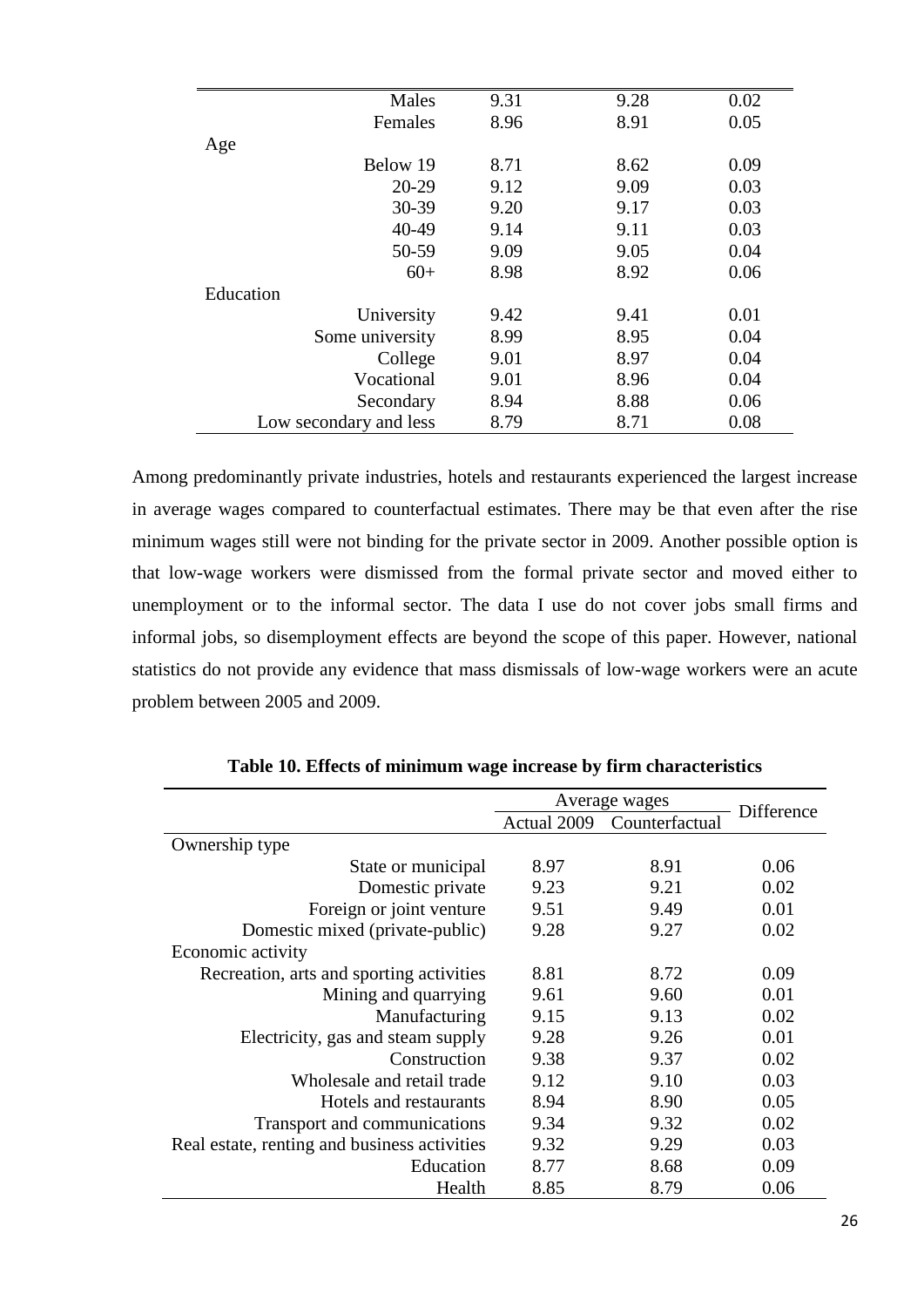As low-wage groups benefited disproportionally from the minimum wage increase, this increase led to a significant drop in between-group wage inequality. The gender wage gap in average wages declined by an extra 3 percentage points. The wage-age profile flattened but the change was sizable only for the margins – teenage and elderly workers. Changes in the minimum wage contributed to a reduction in returns to schooling. The university premium (compared to secondary education) would have been higher by 5 percentage points had the real minimum wage been constant at its real 2005 level. This is about one-tenth of the overall premium of university graduates. On the other side of the education spectrum, on average the gap between high school drop-outs and high school graduates declined by 2 percentage points. Minimum wage increases in 2005-2009 decreased the public-private gap by 4-5 percentage points mainly because of rising wages in education, health and other sectors that are funded from the government budget.

## **8. Concluding remarks**

This paper investigates the impact of the minimum wage increases on the wage distribution between 2005 and 2009 by using payroll data on wages in the Russian corporate sector. I estimate that over this period, about 50% of the compression of lower tail inequality in the overall wage distribution, 75% of the decline in female lower tail inequality, and 30% of the decline in male lower tail inequality – as measured by the log-wage differential between the  $50<sup>th</sup>$ and  $10<sup>th</sup>$  percentile – is attributable to the increase in the real value of the minimum wage.

The compression effect was stronger for teenage and elderly workers, workers with low education, and public sector employees. The specific composition of the worker types who were affected most by recent minimum wage hikes caused a sizable reduction in between-group wage inequality and changes in returns to job and worker characteristics. The university wage premium in 2009 was approximately 10% lower that it would have been in the absence of the minimum wage increase. Other wage structure consequences include a decline in the publicprivate wage gap, inter-industry wage differentials and a small decrease in the gender wage gap.

Since a relatively small fraction of workers is directly affected by the minimum wage regulation in modern Russia (i.e., they receive wages at the level of the minimum wage), my findings suggest that spillover effects account for a significant part of the overall impact. Existence of high spillover effects in Russia may be a consequence of specific wage-setting framework in the budgetary sector that was still in place in most Russian regions on 2005-2009. Within this framework, the basic tariff part of the budgetary sector wage was defined on the basis of the Unified Tariff Scale (UTS) (Gimpelson and Lukiyanova, 2009). The first grade of the UTS was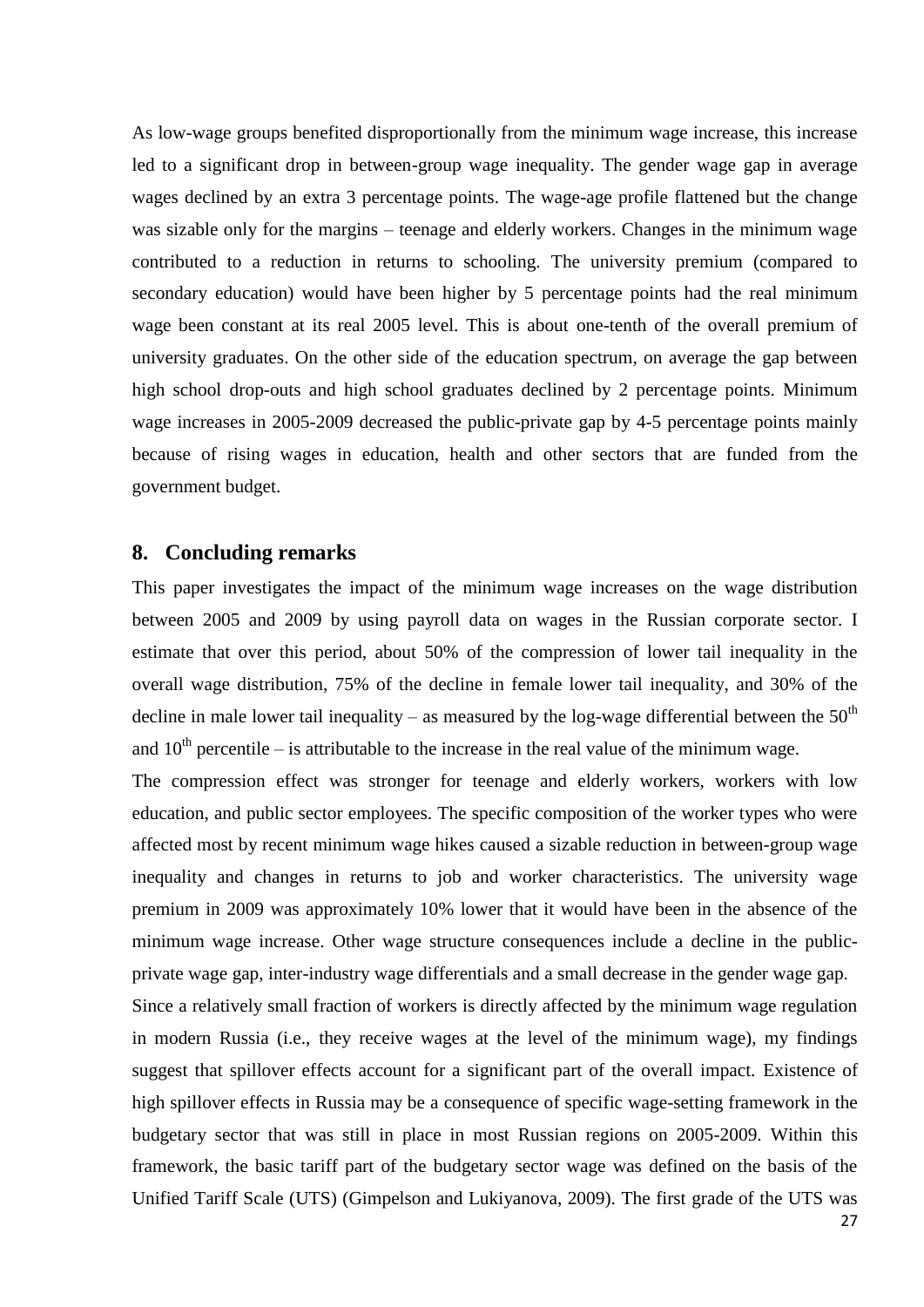directly linked to the level of the statutory minimum wage. Therefore, any increase in the minimum wage would trigger an increase in the tariff component of wages throughout the whole budgetary sector distribution. The coefficients of the UTS could even amplify the effect of such an increase for the higher deciles of the distribution.

The findings in this paper have a few implications for future research on wage inequality. First, while the minimum wage was certainly an important contributing factor to narrowing of lower tail inequality, especially for females, it was not the only one. The rapid growth of wages at the bottom of the distribution started in 2001 when minimum wages remained symbolic. Between 2005 and 2009, about 50% of the reduction in overall lower tail inequality and 70% of the reduction in male lower tail inequality cannot be attributed to minimum wages and still needs to be explained. Second, this paper concentrated on the impact of changes in the federal minimum wage and ignored regional minimum wages that were introduced since 2007. Third, because of data limitations I did not consider wages in the informal sector and at small firms where lowwage private sector workers are concentrated. Fourth, the paper overlooks disemployment effects and the possibility of crowding out workers to the informal sector. I believe that for the period under consideration these effects were small, but this should be proved with more scrutiny. The lack of evidence on employment effects of minimum wages in Russia limits the scope of policy implications. It has been shown that the minimum wage compresses inequality. However, greater knowledge of its impact on employment is needed to estimate the total welfare effects and advocate minimum wages as a poverty alleviation tool.

# **References**

- Amadeo, E., and J.Camargo (1997). Brazil: Regulation and Flexibility in the Labour Market, In: Edwards, S., Lustig, N.C. (Eds.), *Labour Markets in Latin America*, Brookings Institution Press, Washington.
- Autor, D., Manning, A. and C. Smith (2010). The Contribution of the Minimum Wage to the U.S. Wage Inequality over Three Decades: A Reassessment, NBER Working Paper No.16533.
- Berger, M., Blomquista, G. and K. Sabirianova Peter (2008). Compensating Differentials in Emerging Labor and Housing Markets: Estimates of Quality of Life in Russian Cities, *Journal of Urban Economics*, Vol. 63(1): 25-55.
- Brown, C. (1999). Minimum Wages, Employment, and the Distribution of Income. In: Ashenfelter, O., Card, D. (Eds.), *Handbook of Labour Economics*, Elsevier Science, North-Holland.
- Flemming, J. and J.Micklewright (1999). Income Distribution, Economic Systems and Transition. In: Atkinson, A., Bourguignon, F. (Eds.) *Handbook of Income Distribution*, Elsevier Science BV.
- Ganguli, I. and K.Terrell (2006). Institutions, Markets and Men's and Women's Wage Inequality: Evidence from Ukraine, *Journal of Comparative Economics*, Vol. 34: 200-227.
- Gimpelson, V. and R.Kapeliushnikov (2011). Labor Market Adjustment: Is Russia Different?, Working Paper WP3/2011/04, Higher School of Economics, Moscow.
- Gimpelson V. and A.Lukiyanova (2009). Are Public Sector Workers Underpaid in Russia? Estimating the Public-Private Wage Gap", IZA Discussion Paper No.3941, January.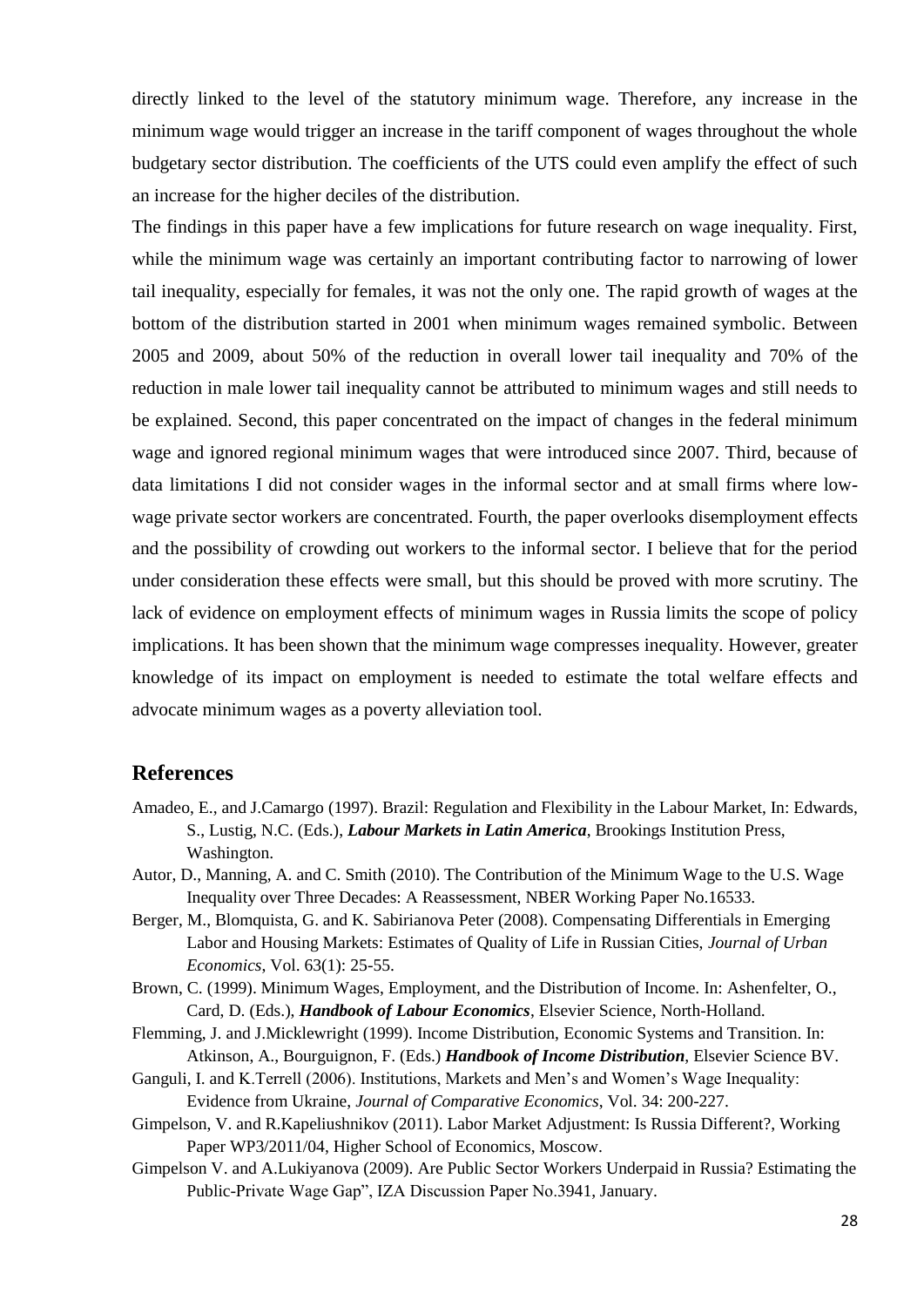- Gindling, T. and K.Terrell (1995). The Nature of Minimum Wages and Their Effectiveness as a Wage Floor in Costa Rica, 1976-91, *World Development*, Vol. 23: 1439–1458.
- Grossman, J. (1983). The Impact of the Minimum Wage on Other Wages, Journal of Human Resources, Vol. 18(3): 359-378.
- Kertesi, G. and J.Köllő (2003). Fighting "Low Equilibria" by Doubling the Minimum Wage? Hungary's Experiment, IZA Discussion Paper No. 970, December.
- Kurakin, A. (2008). Wages in Envelopes: Unequal Marriage or Marriage by Convenience, *Social Reality*, Issue 6 (*in Russian*).
- Lee, D. (1999). Wage Inequality in the United States during the 1980s: Rising Dispersion or Falling Minimum Wage? *Quarterly Journal of Economics*, Vol. 114: 977-1023.
- Lehmann, H. and A.Muravyev (2009). How Important Are Labor Market Institutions for Labor Market Performance in Transition Countries? IZA Discussion Paper No. 4673, December.
- Lemos, S. (2009). Minimum Wages in a Developing Country, *Labour Economics*, Vol.16: 224-237.
- Maloney, W. and J.Mendez (2004). Minimum wages in Latin America. In: Heckman, J., Pagés, C. (Eds.) *Law and Employment: Lessons from Latin America and the Caribbean*, NBER and University of Chicago, Cambridge, MA.
- Neumark, D. and W.Wascher (2007). Minimum Wages and Employment, IZA Discussion Paper No.2570.
- Teulings, C. (2000). Aggregation Bias in Elasticities of Substitution and the Minimum Wage Paradox, International *Economic Review*, Vol.41: 359–398.
- Teulings, C. (2003). The Contribution of Minimum Wages to Increasing Inequality, *Economic Journal*, Vol.113: 801-833.
- Tonin, M. (2011). Underreporting of Earnings and the Minimum Wage Spike, IZA Discussion Paper No.5942.
- Vishnevskaya, N. (2007). Minimum Wages: An Overview of International Experience and Russian Practice. In: Gimpelson, V., Kapelyushnikov, R. (Eds.) *Wages in Russia*, Higher School of Economics Publishing House, Moscow (*in Russian*).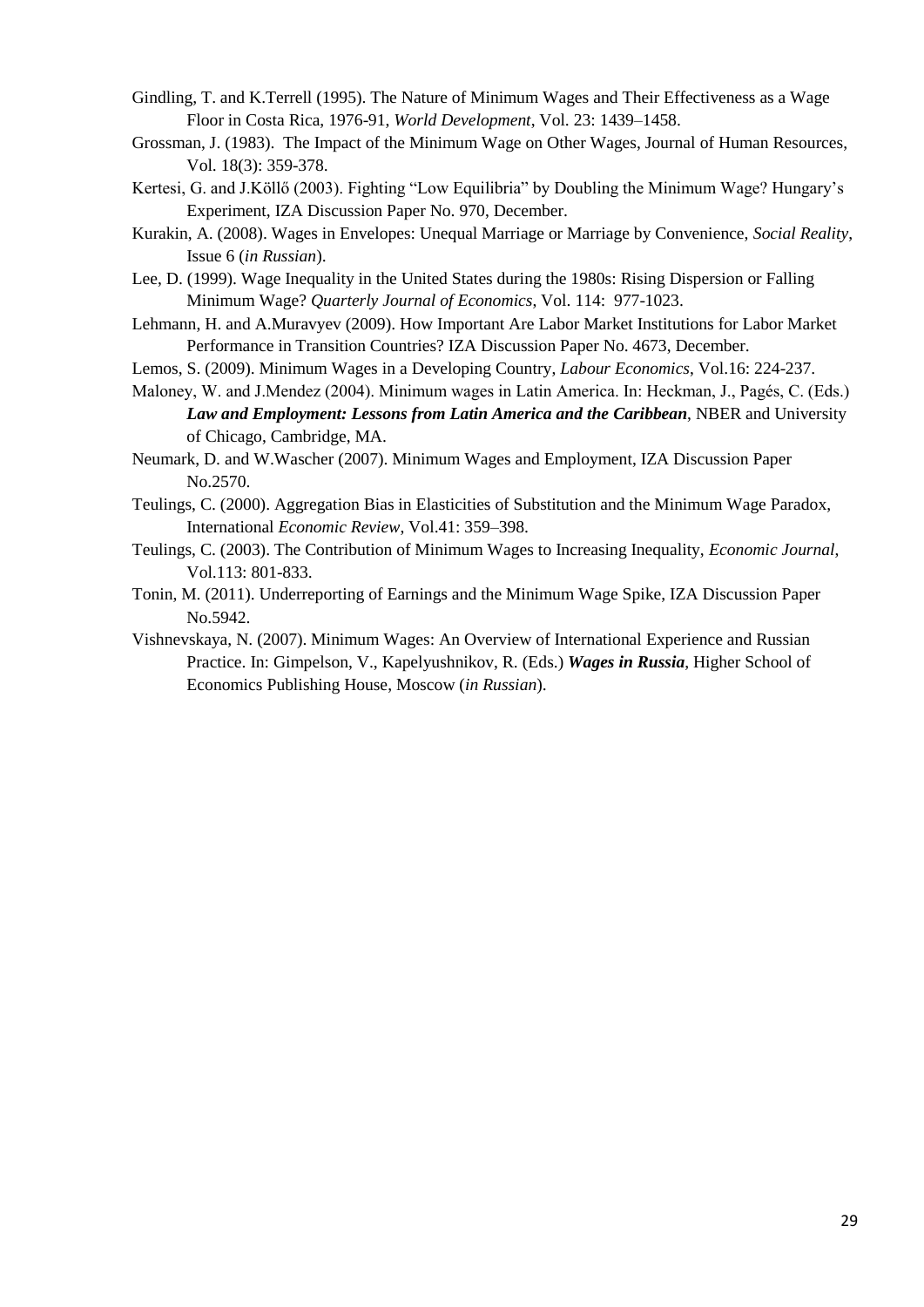# **Appendix**

.

|                                              | 2005    | 2007    | 2009    |
|----------------------------------------------|---------|---------|---------|
| Average age, years                           | 42.9    | 43.2    | 43.7    |
| Average hours worked in October              | 169.2   | 180.3   | 173.6   |
| Fraction of females, %                       | 55.2    | 55.4    | 56.1    |
| Education, %:                                |         |         |         |
| Low secondary and less                       | 5.9     | 5.1     | 3.9     |
| Secondary                                    | 24.0    | 21.9    | 19.9    |
| Vocational                                   | 11.1    | 11.7    | 12.0    |
| College                                      | 28.8    | 28.3    | 27.3    |
| Some university                              | 2.5     | 2.8     | 3.5     |
| University                                   | 27.7    | 30.2    | 33.4    |
| Ownership type, %:                           |         |         |         |
| State or municipal                           | 56.9    | 54.6    | 57.7    |
| Domestic private                             | 27.5    | 31.3    | 29.0    |
| Foreign or joint venture                     | 5.5     | 6.1     | 7.0     |
| Domestic mixed (private-public)              | 10.1    | 8.1     | 6.3     |
| Branches of economic activity, %:            |         |         |         |
| Recreation, arts and sporting activities     | 3.4     | 3.5     | 3.7     |
| Mining and quarrying                         | 3.0     | 3.0     | 3.1     |
| Manufacturing                                | 21.5    | 20.2    | 18.1    |
| Electricity, gas and steam supply            | 6.0     | 5.7     | 6.1     |
| Construction                                 | 4.3     | 4.5     | 4.4     |
| Wholesale and retail trade                   | 5.7     | 7.0     | 6.6     |
| Hotels and restaurants                       | 1.0     | 1.1     | 0.9     |
| Transport and communications                 | 10.8    | 10.3    | 10.3    |
| Real estate, renting and business activities | 10.0    | 9.9     | 9.2     |
| Education                                    | 20.6    | 21.1    | 22.6    |
| Health                                       | 13.7    | 13.7    | 14.9    |
| Number of observations                       | 680,764 | 752,793 | 717,557 |

# **Table A1. Description of the sample (using sampling weights)**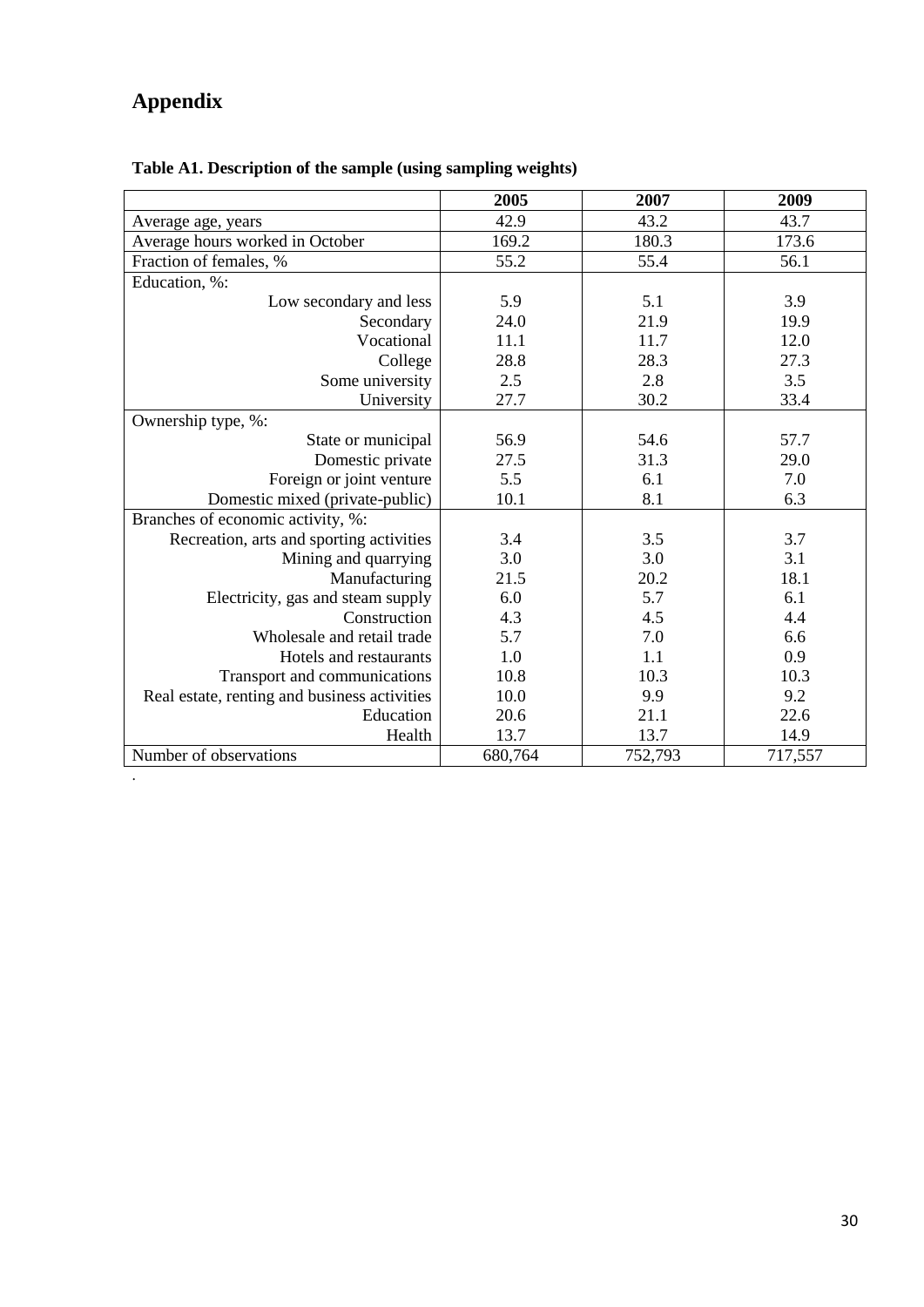|                                           |                      |           | $\overline{2}$       |           | 3                    |           |                      |           | 5                    |           | 6                  |           | $\mathcal{I}$       |           |
|-------------------------------------------|----------------------|-----------|----------------------|-----------|----------------------|-----------|----------------------|-----------|----------------------|-----------|--------------------|-----------|---------------------|-----------|
|                                           | Coef.                | <b>SE</b> | Coef.                | <b>SE</b> | Coef.                | <b>SE</b> | Coef.                | <b>SE</b> | Coef.                | <b>SE</b> | Coef.              | <b>SE</b> | Coef.               | <b>SE</b> |
| Effective minimum variable                | Effective<br>minimum |           | Effective<br>minimum |           | Effective<br>minimum |           | Reduced-form         |           | Reduced-form         |           | Effective          |           | Effective minimum   |           |
|                                           |                      |           |                      |           |                      |           | effective<br>minimum |           | effective<br>minimum |           | minimum based      |           | based on the tariff |           |
|                                           |                      |           |                      |           |                      |           |                      |           |                      |           | on the tariff wage |           | wage                |           |
| Effective minimum                         | 0.167                | 0.111     | $0.199*$             | 0.109     | 0.115                | 0.113     | 0.355                | 0.298     | 0.194                | 0.296     | $-0.020$           | 0.085     | $-0.156**$          | 0.075     |
| Effective minimum^2                       | 0.026                | 0.035     | 0.028                | 0.033     | 0.017                | 0.032     | 0.014                | 0.014     | 0.008                | 0.014     | $-0.033$           | 0.041     | $-0.048$            | 0.034     |
| Year (2005)                               |                      |           |                      |           |                      |           |                      |           |                      |           |                    |           |                     |           |
| 2007                                      | $0.050*$             | 0.026     | 0.037                | 0.025     | $0.067**$            | 0.034     | $0.077***$           | 0.014     | $0.089***$           | 0.028     | $0.056*$           | 0.031     | $0.131***$          | 0.034     |
| 2009                                      | $0.110***$           | 0.038     | $0.088**$            | 0.037     | $0.131***$           | 0.041     | $0.153***$           | 0.020     | $0.167***$           | 0.024     | $0.142***$         | 0.039     | $0.235***$          | 0.033     |
| Region (Central Russia)                   |                      |           |                      |           |                      |           |                      |           |                      |           |                    |           |                     |           |
| North-West                                |                      |           | 0.017                | 0.017     | 0.008                | 0.015     | 0.021                | 0.019     | 0.011                | 0.018     | $-0.003$           | 0.019     | 0.001               | 0.015     |
| South                                     |                      |           | $-0.022$             | 0.026     | $-0.022$             | 0.027     | $-0.026$             | 0.026     | $-0.023$             | 0.027     | $-0.000$           | 0.027     | $-0.010$            | 0.026     |
| Volga                                     |                      |           | $-0.040**$           | 0.018     | $-0.031**$           | 0.015     | $-0.039**$           | 0.018     | $-0.030*$            | 0.016     | $-0.037**$         | 0.015     | $-0.017$            | 0.014     |
| Ural                                      |                      |           | $-0.063**$           | 0.030     | $-0.058**$           | 0.024     | $-0.064**$           | 0.032     | $-0.057**$           | 0.025     | $-0.102**$         | 0.040     | $-0.060**$          | 0.024     |
| Siberia                                   |                      |           | $-0.029$             | 0.021     | $-0.043*$            | 0.025     | $-0.026$             | 0.022     | $-0.040$             | 0.027     | $-0.048**$         | 0.021     | $-0.045*$           | 0.025     |
| Far-East                                  |                      |           | 0.000                | 0.029     | $-0.038$             | 0.034     | 0.003                | 0.029     | $-0.034$             | 0.035     | $-0.047**$         | 0.020     | $-0.064***$         | 0.024     |
| Residing in Moscow or St-Pet              |                      |           | 0.021                | 0.031     | 0.003                | 0.028     | 0.017                | 0.034     | 0.002                | 0.030     | 0.004              | 0.040     | $-0.039*$           | 0.024     |
| Average hours worked                      |                      |           |                      |           | $-0.000$             | 0.002     |                      |           | $-0.000$             | 0.002     |                    |           | $-0.001$            | 0.002     |
| Unemployment rate                         |                      |           |                      |           | $-0.037$             | 0.252     |                      |           | $-0.064$             | 0.265     |                    |           | 0.003               | 0.246     |
| State & municipal employment              |                      |           |                      |           | $0.241*$             | 0.134     |                      |           | $0.236*$             | 0.136     |                    |           | $0.434***$          | 0.134     |
| Constant                                  | $-0.772***$          | 0.097     | $-0.699***$          | 0.098     | $-0.952**$           | 0.383     | .203                 | 1.568     | 0.096                | 1.644     | $-0.928***$        | 0.068     | $-1.256***$         | 0.391     |
| p-value for F(all regional vars=0)        |                      |           | 0.006                |           | 0.033                |           | 0.010                |           | 0.048                |           | 0.063              |           | 0.006               |           |
| p-value for $F(\text{all crisis vars}=0)$ |                      |           |                      |           | 0.146                |           |                      |           | 0.214                |           |                    |           | 0.000               |           |
| Adjusted $R^2$                            | 0.55                 |           | 0.60                 |           | 0.61                 |           | 0.60                 |           | 0.61                 |           | 0.55               |           | 0.61                |           |

#### **Table A2.1. Non-linear estimation: 10-50 log-wage differential on minimum wage, all workers**

Note: N=238. Data are constructed from the Survey of Occupational Wages (Rosstat). Regional unemployment rates are taken from official Rosstat publications. Regressions are the 10-50 differential on the relative minimum wage. Weighted by observations per region-year. Standard errors are heteroskedasticity-consistent and clustered at the region level. \* - pvalue < 0.05,  $\dagger$  - p-value < 0.1.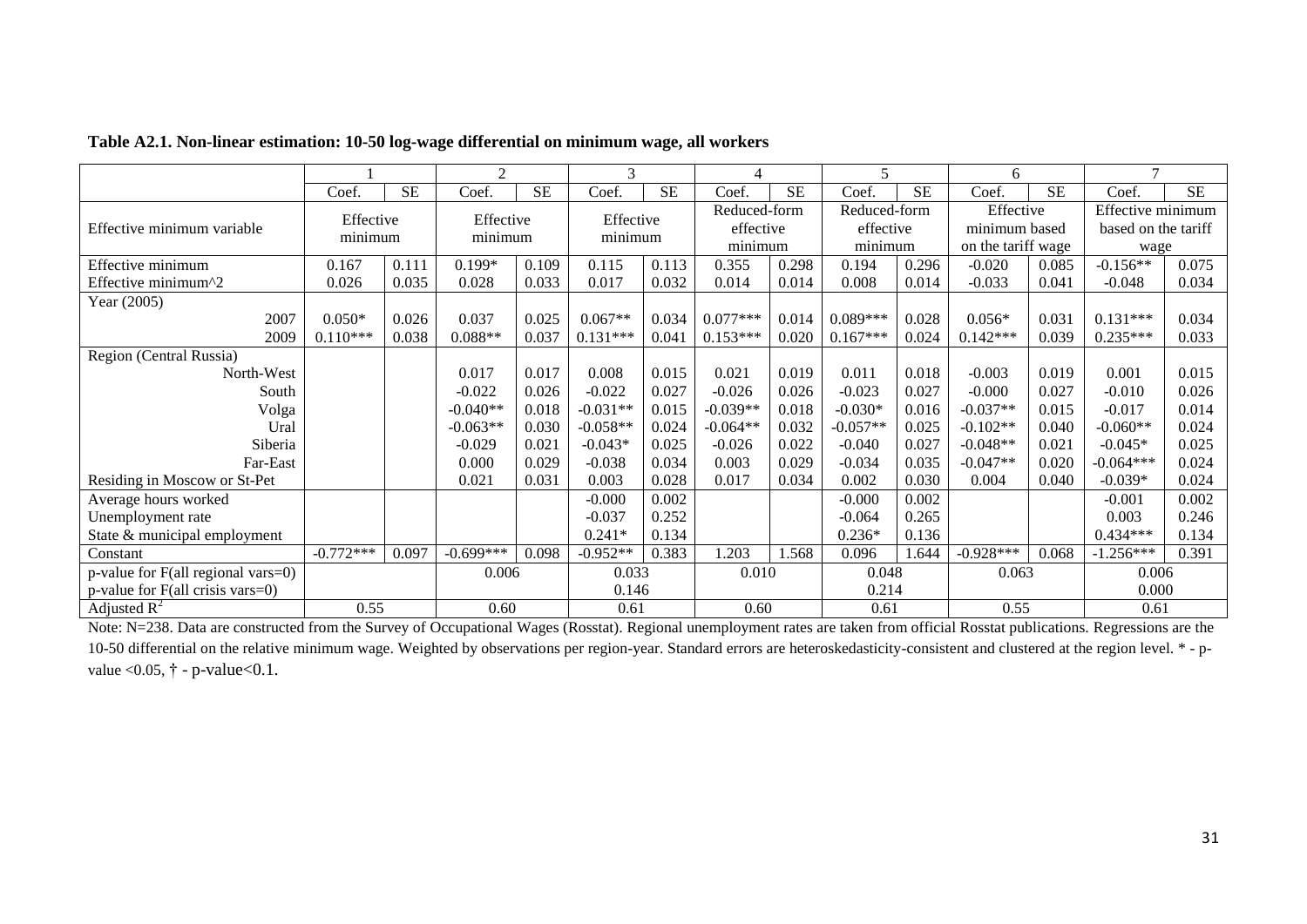|                                          |                      |           | 2                    |           | 3           |           | $\overline{4}$ |           | 5            |           | 6             |                    | $\tau$        |                    |  |
|------------------------------------------|----------------------|-----------|----------------------|-----------|-------------|-----------|----------------|-----------|--------------|-----------|---------------|--------------------|---------------|--------------------|--|
|                                          | Coef.                | <b>SE</b> | Coef.                | <b>SE</b> | Coef.       | <b>SE</b> | Coef.          | <b>SE</b> | Coef.        | <b>SE</b> | Coef.         | <b>SE</b>          | Coef.         | <b>SE</b>          |  |
| Effective minimum variable               | Effective<br>minimum |           | Effective<br>minimum |           | Effective   |           | Reduced-form   |           | Reduced-form |           | Effective     |                    | Effective     |                    |  |
|                                          |                      |           |                      |           | minimum     |           | effective      |           | effective    |           | minimum based |                    | minimum based |                    |  |
|                                          |                      |           |                      |           |             |           |                | minimum   |              | minimum   |               | on the tariff wage |               | on the tariff wage |  |
| Effective minimum                        | $-0.017$             | 0.121     | $-0.048$             | 0.159     | $-0.083$    | 0.171     | 0.011          | 0.315     | $-0.035$     | 0.353     | $-0.326**$    | 0.163              | $-0.371**$    | 0.157              |  |
| Effective minimum^2                      | $-0.020$             | 0.038     | $-0.024$             | 0.039     | $-0.028$    | 0.040     | $-0.001$       | 0.014     | $-0.002$     | 0.015     | $-0.133**$    | 0.064              | $-0.131**$    | 0.061              |  |
| Year (2005)                              |                      |           |                      |           |             |           |                |           |              |           |               |                    |               |                    |  |
| 2007                                     | $0.060**$            | 0.027     | $0.067***$           | 0.020     | $0.122***$  | 0.047     | $0.092***$     | 0.019     | $0.135***$   | 0.040     | $0.058*$      | 0.032              | $0.135***$    | 0.038              |  |
| 2009                                     | $0.112***$           | 0.034     | $0.127***$           | 0.038     | $0.162***$  | 0.055     | $0.154***$     | 0.031     | $0.173***$   | 0.039     | $0.148***$    | 0.040              | $0.211***$    | 0.041              |  |
| Region (Central Russia)                  |                      |           |                      |           |             |           |                |           |              |           |               |                    |               |                    |  |
| North-West                               |                      |           | $0.032**$            | 0.015     | $0.030*$    | 0.016     | $0.033**$      | 0.015     | $0.032*$     | 0.018     | 0.020         | 0.017              | 0.026         | 0.018              |  |
| South                                    |                      |           | $-0.026$             | 0.039     | $-0.034$    | 0.039     | $-0.029$       | 0.040     | $-0.037$     | 0.040     | $-0.020$      | 0.038              | $-0.031$      | 0.039              |  |
| Volga                                    |                      |           | $-0.040$             | 0.024     | $-0.044*$   | 0.025     | $-0.040$       | 0.025     | $-0.045*$    | 0.025     | $-0.040$      | 0.024              | $-0.038$      | 0.026              |  |
| Ural                                     |                      |           | $0.029*$             | 0.016     | 0.022       | 0.018     | 0.026          | 0.017     | 0.020        | 0.018     | 0.006         | 0.018              | 0.020         | 0.019              |  |
| Siberia                                  |                      |           | $-0.051**$           | 0.025     | $-0.061**$  | 0.024     | $-0.051**$     | 0.025     | $-0.058**$   | 0.025     | $-0.053*$     | 0.030              | $-0.054*$     | 0.028              |  |
| Far-East                                 |                      |           | 0.029                | 0.025     | 0.043       | 0.034     | 0.030          | 0.025     | 0.047        | 0.035     | 0.015         | 0.025              | 0.036         | 0.034              |  |
| Residing in Moscow or St-Pet             |                      |           | $-0.120***$          | 0.017     | $-0.121***$ | 0.020     | $-0.120***$    | 0.017     | $-0.119***$  | 0.022     | $-0.106***$   | 0.033              | $-0.125***$   | 0.028              |  |
| Average hours worked                     |                      |           |                      |           | $-0.003$    | 0.002     |                |           | $-0.003$     | 0.002     |               |                    | $-0.003$      | 0.002              |  |
| Unemployment rate                        |                      |           |                      |           | 0.352       | 0.307     |                |           | 0.329        | 0.335     |               |                    | 0.349         | 0.285              |  |
| State & municipal employment             |                      |           |                      |           | $-0.048$    | 0.111     |                |           | $-0.070$     | 0.106     |               |                    | 0.051         | 0.120              |  |
| Constant                                 | $0.969***$           | 0.101     | $-0.991***$          | 0.170     | $-0.464$    | 0.437     | $-0.820$       | 1.795     | $-0.528$     | 2.108     | $-1.164***$   | 0.114              | $-0.714$      | 0.443              |  |
| p-value for F(all regional<br>$vars=0$ ) |                      |           | 0.000                |           | 0.000       |           | 0.000          |           | 0.000        |           | 0.005         |                    | 0.000         |                    |  |
| $p$ -value for F(all crisis vars=0)      |                      |           |                      |           | 0.419       |           |                |           | 0.459        |           |               |                    | 0.048         |                    |  |
| Adjusted $R^2$                           | 0.35                 |           | 0.46                 |           | 0.46        |           | 0.45           |           | 0.45         |           | 0.49          |                    | 0.50          |                    |  |

### **Table A2.2. Non-linear estimation: 10-50 log-wage differential on minimum wage, males**

.

Note: N=238. Data are constructed from the Survey of Occupational Wages (Rosstat). Regional unemployment rates are taken from official Rosstat publications. Regressions are the 10-50 differential on the relative minimum wage. Weighted by observations per region-year. Standard errors are heteroskedasticity-consistent and clustered at the region level. \*-pvalue <  $0.05$ ,  $\dagger$  - p-value <  $0.1$ .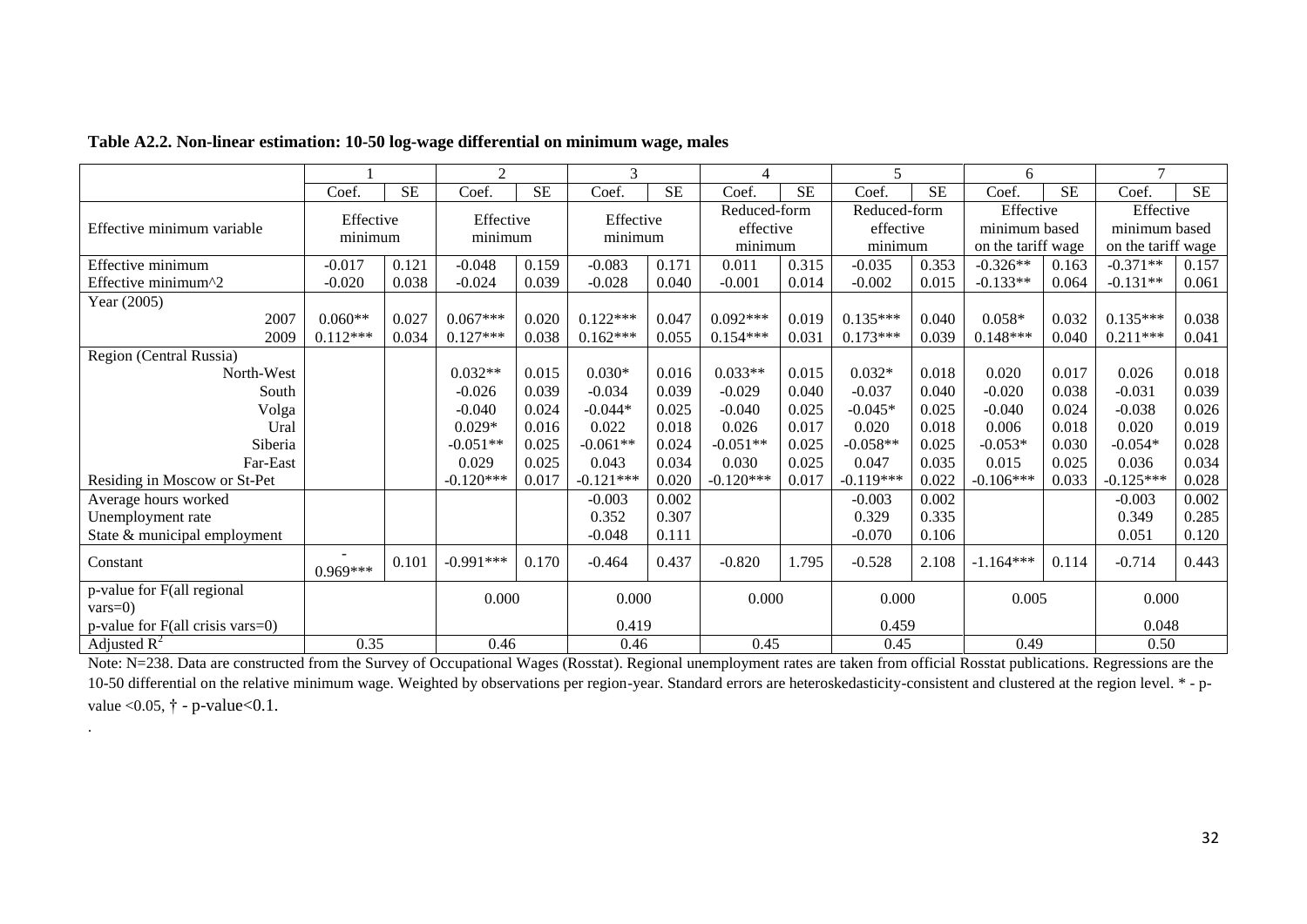|                                           |                      |           | $\overline{2}$       |           | 3                    |           | 4                    |           | 5            |           | 6                  |           |                     |           |
|-------------------------------------------|----------------------|-----------|----------------------|-----------|----------------------|-----------|----------------------|-----------|--------------|-----------|--------------------|-----------|---------------------|-----------|
|                                           | Coef.                | <b>SE</b> | Coef.                | <b>SE</b> | Coef.                | <b>SE</b> | Coef.                | <b>SE</b> | Coef.        | <b>SE</b> | Coef.              | <b>SE</b> | Coef.               | <b>SE</b> |
| Effective minimum variable                | Effective<br>minimum |           | Effective<br>minimum |           | Effective<br>minimum |           | Reduced-form         |           | Reduced-form |           | Effective          |           | Effective minimum   |           |
|                                           |                      |           |                      |           |                      |           | effective<br>minimum |           | effective    |           | minimum based      |           | based on the tariff |           |
|                                           |                      |           |                      |           |                      |           |                      |           | minimum      |           | on the tariff wage |           | wage                |           |
| Effective minimum                         | $0.313***$           | 0.096     | $0.317***$           | 0.099     | $0.295***$           | 0.107     | 1.071***             | 0.239     | $1.140***$   | 0.302     | 0.081              | 0.054     | 0.024               | 0.058     |
| Effective minimum^2                       | $0.084***$           | 0.030     | $0.080**$            | 0.033     | $0.077**$            | 0.034     | $0.050***$           | 0.012     | $0.053***$   | 0.015     | 0.011              | 0.031     | $-0.001$            | 0.030     |
| Year (2005)                               |                      |           |                      |           |                      |           |                      |           |              |           |                    |           |                     |           |
| 2007                                      | $0.062***$           | 0.015     | $0.053***$           | 0.019     | $0.049**$            | 0.021     | $0.076***$           | 0.011     | $0.054***$   | 0.019     | $0.054**$          | 0.026     | $0.056*$            | 0.033     |
| 2009                                      | $0.128***$           | 0.024     | $0.115***$           | 0.028     | $0.119***$           | 0.030     | $0.163***$           | 0.015     | $0.155***$   | 0.017     | $0.140***$         | 0.032     | $0.157***$          | 0.038     |
| Region (Central Russia)                   |                      |           |                      |           |                      |           |                      |           |              |           |                    |           |                     |           |
| North-West                                |                      |           | 0.014                | 0.023     | 0.013                | 0.024     | 0.034                | 0.026     | 0.042        | 0.030     | $-0.011$           | 0.029     | $-0.010$            | 0.027     |
| South                                     |                      |           | $-0.021$             | 0.017     | $-0.023$             | 0.018     | $-0.027*$            | 0.016     | $-0.024$     | 0.018     | $-0.005$           | 0.022     | $-0.018$            | 0.020     |
| Volga                                     |                      |           | $-0.027*$            | 0.014     | $-0.026*$            | 0.014     | $-0.021$             | 0.014     | $-0.019$     | 0.014     | $-0.027*$          | 0.015     | $-0.022$            | 0.015     |
| Ural                                      |                      |           | $-0.055***$          | 0.018     | $-0.054***$          | 0.015     | $-0.053**$           | 0.022     | $-0.048**$   | 0.019     | $-0.081***$        | 0.017     | $-0.068***$         | 0.014     |
| Siberia                                   |                      |           | $-0.027$             | 0.021     | $-0.034$             | 0.025     | $-0.014$             | 0.022     | $-0.012$     | 0.027     | $-0.051**$         | 0.023     | $-0.062**$          | 0.024     |
| Far-East                                  |                      |           | $-0.030$             | 0.026     | $-0.039$             | 0.030     | $-0.024$             | 0.027     | $-0.018$     | 0.032     | $-0.072***$        | 0.023     | $-0.088***$         | 0.025     |
| Residing in Moscow or St-Pet              |                      |           | 0.008                | 0.027     | 0.006                | 0.027     | $-0.026$             | 0.035     | $-0.033$     | 0.035     | 0.010              | 0.039     | 0.007               | 0.034     |
| Average hours worked                      |                      |           |                      |           | 0.001                | 0.001     |                      |           | 0.002        | 0.001     |                    |           | 0.002               | 0.001     |
| Unemployment rate                         |                      |           |                      |           | 0.056                | 0.220     |                      |           | $-0.055$     | 0.234     |                    |           | 0.051               | 0.245     |
| State & municipal employment              |                      |           |                      |           | 0.076                | 0.118     |                      |           | 0.022        | 0.124     |                    |           | $0.280**$           | 0.128     |
| Constant                                  | $-0.627***$          | 0.077     | $-0.590***$          | 0.079     | $-0.880***$          | 0.280     | $4.821***$           | .206      | 4.833***     | 1.536     | $-0.792***$        | 0.050     | $-1.370***$         | 0.220     |
| $p$ -value for F(all regional vars=0)     |                      |           | 0.000                |           | 0.000                |           | 0.138                |           | 0.101        |           | 0.001              |           | 0.000               |           |
| p-value for $F(\text{all crisis vars}=0)$ |                      |           |                      |           | 0.733                |           |                      |           | 0.589        |           |                    |           | 0.020               |           |
| Adjusted $R^2$                            | 0.60                 |           | 0.62                 |           | 0.62                 |           | 0.63                 |           | 0.63         |           | 0.56               |           | 0.57                |           |

#### **Table A2.3. Non-linear estimation: 10-50 log-wage differential on minimum wage, females**

Note: N=238. Data are constructed from the Survey of Occupational Wages (Rosstat). Regional unemployment rates are taken from official Rosstat publications. Regressions are the 10-50 differential on the relative minimum wage. Weighted by observations per region-year. Standard errors are heteroskedasticity-consistent and clustered at the region level. \* - pvalue < 0.05,  $\dagger$  - p-value < 0.1.